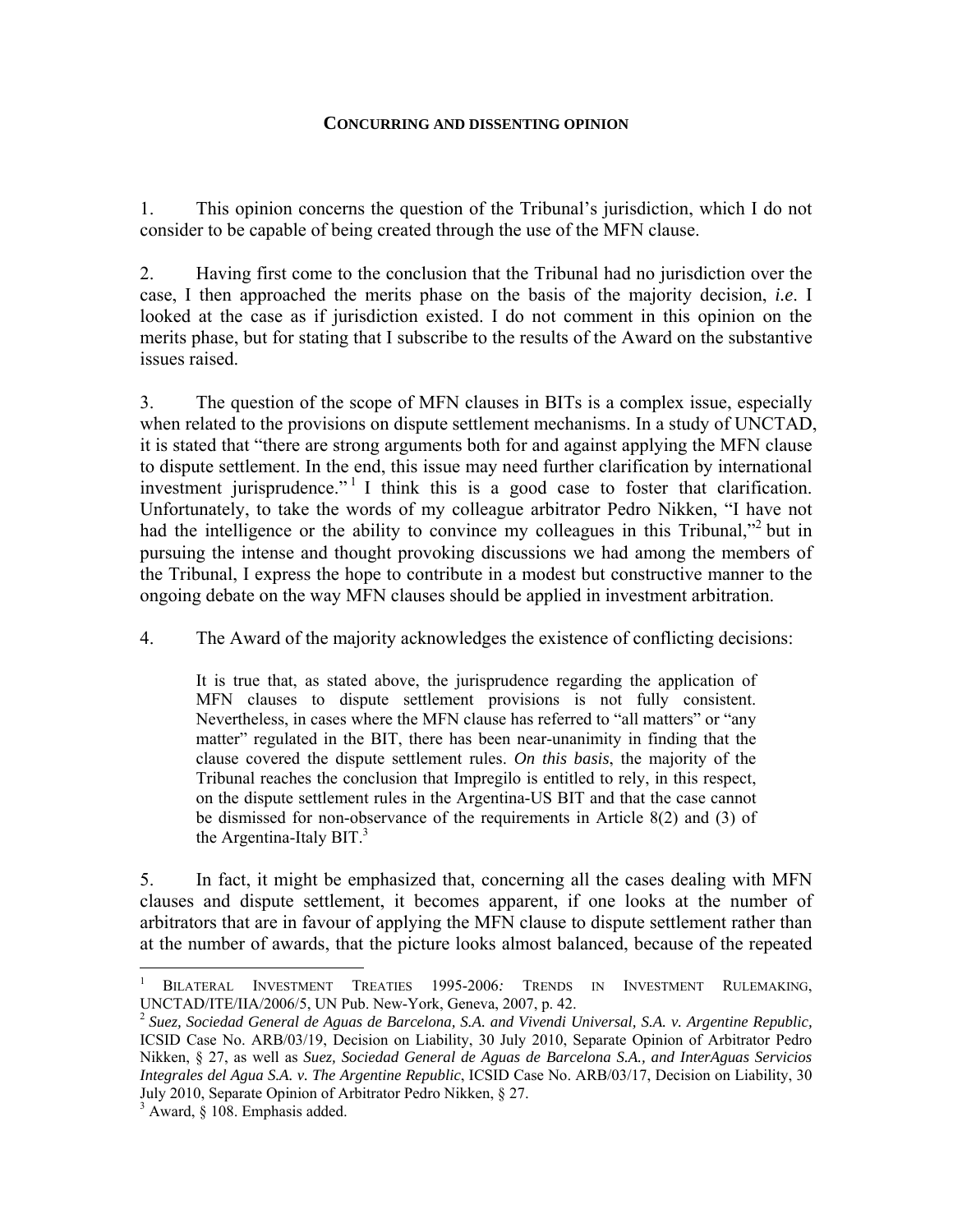involvement of some of the arbitrators. In any case, it does not appear to me to be a legally convincing argument to rely on former cases as if they were binding precedents.

6. This being said, it is well known that it is  $Maffezini<sup>4</sup>$  that opened the floodgates of this controversy, in taking an unprecedented decision.<sup>5</sup> As has been noted by Zachary Douglas, "(t)he decision in *Maffezini* was the first time that a party has been permitted to rely upon an MFN clause to modify the jurisdictional mandate of an international tribunal. Across the hundreds of years of activity of international courts and tribunals leading up to *Maffezini*, there had only been judicial pronouncements against such a device, including the International Court of Justice's judgment in the *Anglo-Iranian Oil Company Case* and the British-Venezuelan Mixed Claims Commission's decision in *Aroa Mines*."<sup>6</sup> After *Maffezini*, some ICSID tribunals have however followed that path, as has the majority of this Tribunal.

7. Others have reacted to this innovation to come back to the classical interpretation of the MFN clause, the two first cases in this line of thinking after *Maffezini* being *Salini v. Jordan*<sup>7</sup> and *Plama v. Bulgaria*<sup>8</sup>, which in turn were followed by some ICSID tribunals.

8. Article 3 containing the MFN clause and Article 8 relating to the settlement of disputes of the Argentina/Italy BIT, which is the basic treaty, are cited here in their relevant parts for the convenience of reference:

## *Article 3. National Treatment and Most-favored Nation Provisions*

(1) Each Contracting Party shall, in its own territory, accord to investment made by investors of the other Contracting Party, to the returns and activities related thereto and to all other matters regulated by this Agreement, a treatment not less favorable than that accorded to its own investors or to investors of third countries.

### *ARTICLE 8. Settlement of Disputes between Investors and Contracting Parties*

1. Any dispute regarding an investment between an investor of one of the Contracting Parties and the other Party, regarding the issues regulated by this Agreement, shall, as far as possible, be settled through amicable consultations between the parties to the dispute.

<sup>4</sup> *Emilio Agustín Maffezini v. Kingdom of Spain,* ICSID Case No. ARB/97/7, Award on Jurisdiction, 25 January 2000.

<sup>5</sup> With the exception of an *obiter dictum* of the International Court of Justice in the *Case Concerning the Rights of Nationals of the United States of America in Morocco* (France v. USA), *ICJ Reports* 1952, p. 190. <sup>6</sup> Zachary Douglas, The MFN Clause in Investment Treaty Arbitration: Treaty Interpretation off The Rails,

*Journal of International Dispute Settlement*, 2010, pp. 1–17, at p. 5, references omitted.<br><sup>7</sup> *Salini Costruttori S.p.A. and Italstrade S.p.A. v. Jordan, ICSID Case No. ARB/02/13, Decision on* Jurisdiction, 9 November 2004.

<sup>8</sup> *Plama Consortium Limited v. Bulgaria*, ICSID Case No. ARB/03/24, Decision on Jurisdiction, 8 February 2005.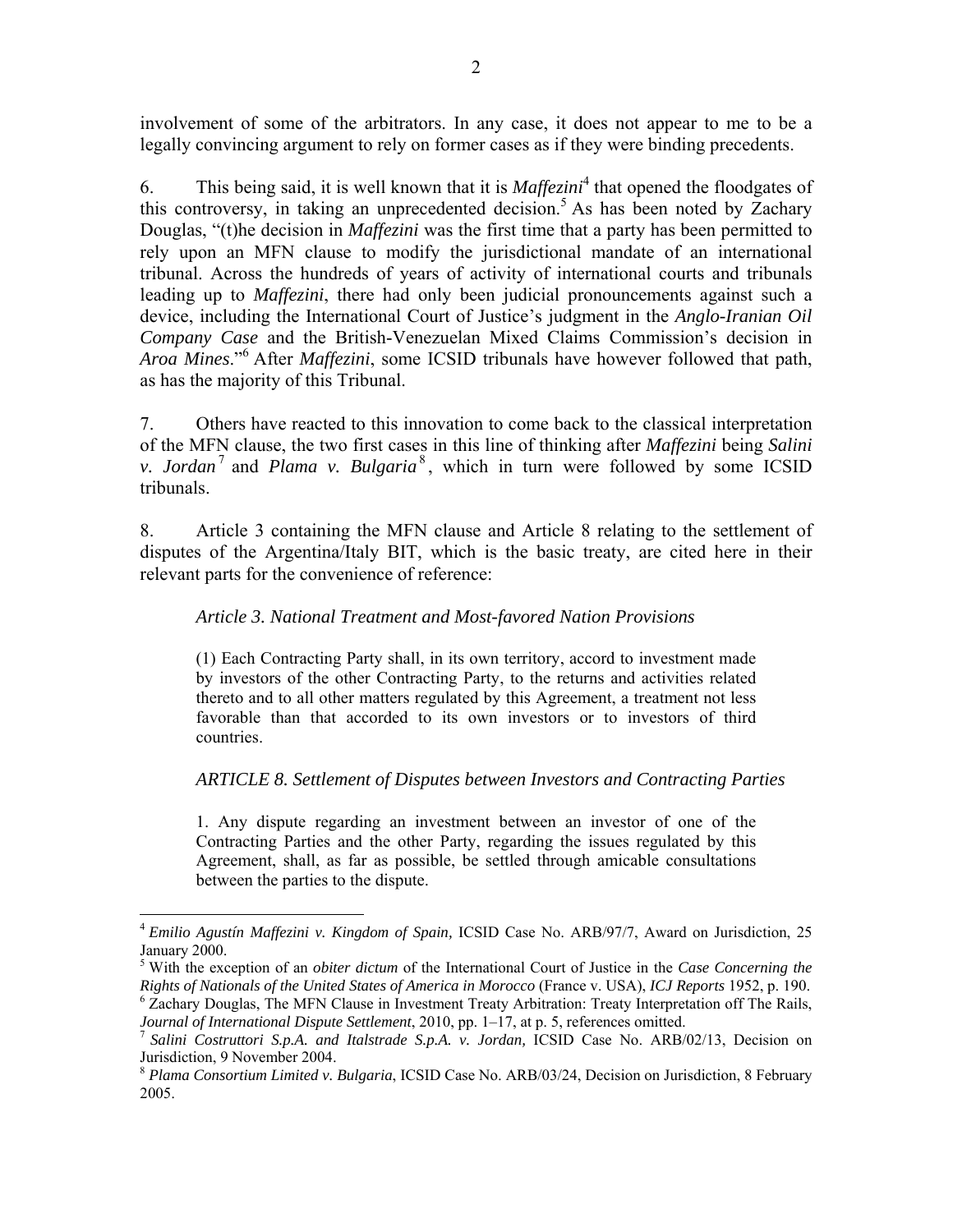2. If these consultations do not result in a solution, the dispute may be submitted to the competent judicial or administrative courts of the Party in whose territory the investment is located.

3. If, after eighteen months from the date of notice of commencement of proceedings before the courts mentioned in paragraph 2 above, the dispute between an investor and one of the Contracting Parties continues to exist, it may be submitted to international arbitration.

9. The Claimant, wishing to avoid the obligation to submit its dispute to the courts of Argentina during 18 months, attempted – and so succeeded – to use the MFN clause of Article 3 in order to be able to present its case directly to international arbitration. In doing so, it relied on one discrete procedural aspect of a *completely different procedure* for the settlement of investment disputes set out in Article VII of the Argentina/US BIT, which is the third-party treaty, and which provides that:

2. … in the event of an investment dispute, the parties should initially seek a resolution through consultation and negotiation. If the dispute cannot be settled amicably, the national or company concerned may choose to submit the dispute for resolution:

(a) to the courts or administrative tribunals of the Party that is a party to the dispute; or

(b) in accordance with any applicable, previously agreed disputesettlement procedures; or

(c) in accordance with the terms of paragraph 3.

3. (a) Provided that the national or company concerned has not submitted the dispute for resolution under paragraph 2 (a) or (b) and that six months have elapsed from the date on which the dispute arose, the national or company concerned may choose to consent in writing to the submission of the dispute for settlement by binding arbitration:

(i) to the International Centre for the Settlement of Investment Disputes ("Centre") established by the Convention on the Settlement of Investment Disputes between States and Nationals of other States, done at Washington, March 18, 1965 ("ICSID Convention"), provided that the Party is a party to such convention: or

(ii) to the Additional Facility of the Centre, if the Centre is not available; or

(iii) in accordance with the Arbitration Rules of the United Nations Commission on International Trade Law (UNICTRAL): or

(iv) to any other arbitration institution, or in accordance with any other arbitration rules, as may be mutually agreed between the parties to the dispute.

10. It can be noted at the outset that the dispute settlement procedure in the basic treaty to be applied in our case, the Argentina/Italy BIT, is fundamentally different from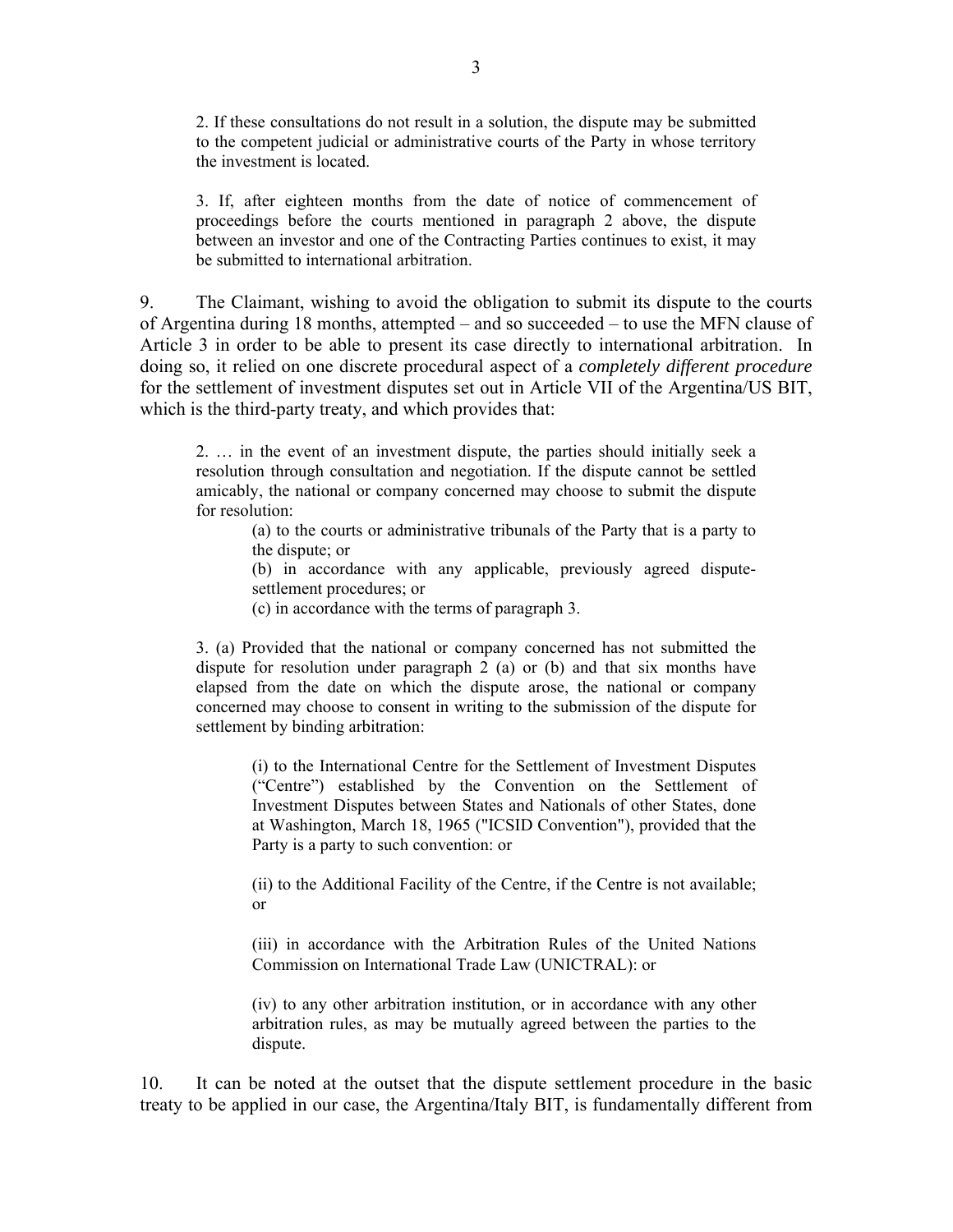the one in the third-party treaty, the Argentina/US BIT, one *requiring* to go to local courts before having access to international arbitration, the other *forbidding* to go to local courts before having access to international arbitration, as was well explained by the tribunal in *Wintershall*,<sup>9</sup> when dealing with similar clauses. This being so, it is not easy, to say the least, to compare the procedures in the basic treaty and in the third-party treaty in order to decide which one is the more favorable for the investment's protection. In other words, it seems quite plain to me that importing just a time limit from one mechanism into the other does not really make any sense, as it cannot be based on a serious comparison between the two clauses whose underlying *rationale* is completely different.

11. According to the majority position, the question is "whether a *choice* between domestic proceedings and international arbitration, as in the Argentina-US BIT, is more favourable to the investor than compulsory domestic proceedings before access is opened to arbitration." And the majority does not hesitate: "The answer to this question is in general, and certainly in this case, evident: a system that gives a choice is more favourable to the investor than a system that gives no choice.<sup>"10</sup> This seems a rather quick conclusion<sup>11</sup>: it is suggested here that it could as well be contended that a system which gives the possibility to use *cumulatively* two different fora (although one being delayed by 18 months) is more favourable than a system that obliges to elect only one possibility to the detriment of the other.

12. It can be added that the concrete result is not to grant Impregilo the most favourable existing dispute settlement mechanism, which is the purported objective of MFN clauses, but it is to grant it a *sui generis* mechanism that was constructed by the reasoning of the arbitrators forming the majority and was envisaged neither in the basic treaty nor in the third-party treaty. In fact, as was indeed also the case for example in *Siemens*, Impregilo was at the end of the day in a better position than would have been either an investor under the Argentina/Italy BIT or an investor under the Argentina US/BIT, as it was not restricted in its access to international arbitration by an 18 months waiting period on the one hand, nor in its choices by the fork-in-the road provision on the other hand. *Stricto sensu*, Impregilo was not granted by the Award the most favoured treatment, it was granted an inexistent favourable treatment. The foreign investor had the best of both treaties, but this did not correspond to any real situation under any treaty.

13. This being said, I would like to take this opportunity to present some more general remarks on the cases having dealt with this question and to propose some avenues for dealing with the question of MFN clauses in international investment law.

1

<sup>9</sup> *Wintershall Aktiengesellschaft v. Argentine Republic*, ICSID Case No. ARB/04/14, Award of 8 December 2008, § 175.

<sup>&</sup>lt;sup>10</sup> Award, § 101. Emphasis in the original.

<sup>&</sup>lt;sup>11</sup> Which might be explained by the postulate, shared by investors, that international arbitration is necessarily to be preferred to national courts, which idea has been criticized in some doctrinal comments. See Campbell McLachlan, Laurence Shore *&* Matthew Weiniger, INTERNATIONAL INVESTMENT ARBITRATION, Oxford, Oxford U. Press, 2007, p. 257, where it is noted: "It would be invidious for international tribunals to be finding … that host State adjudication of treaty rights was necessarily inferior to international arbitration."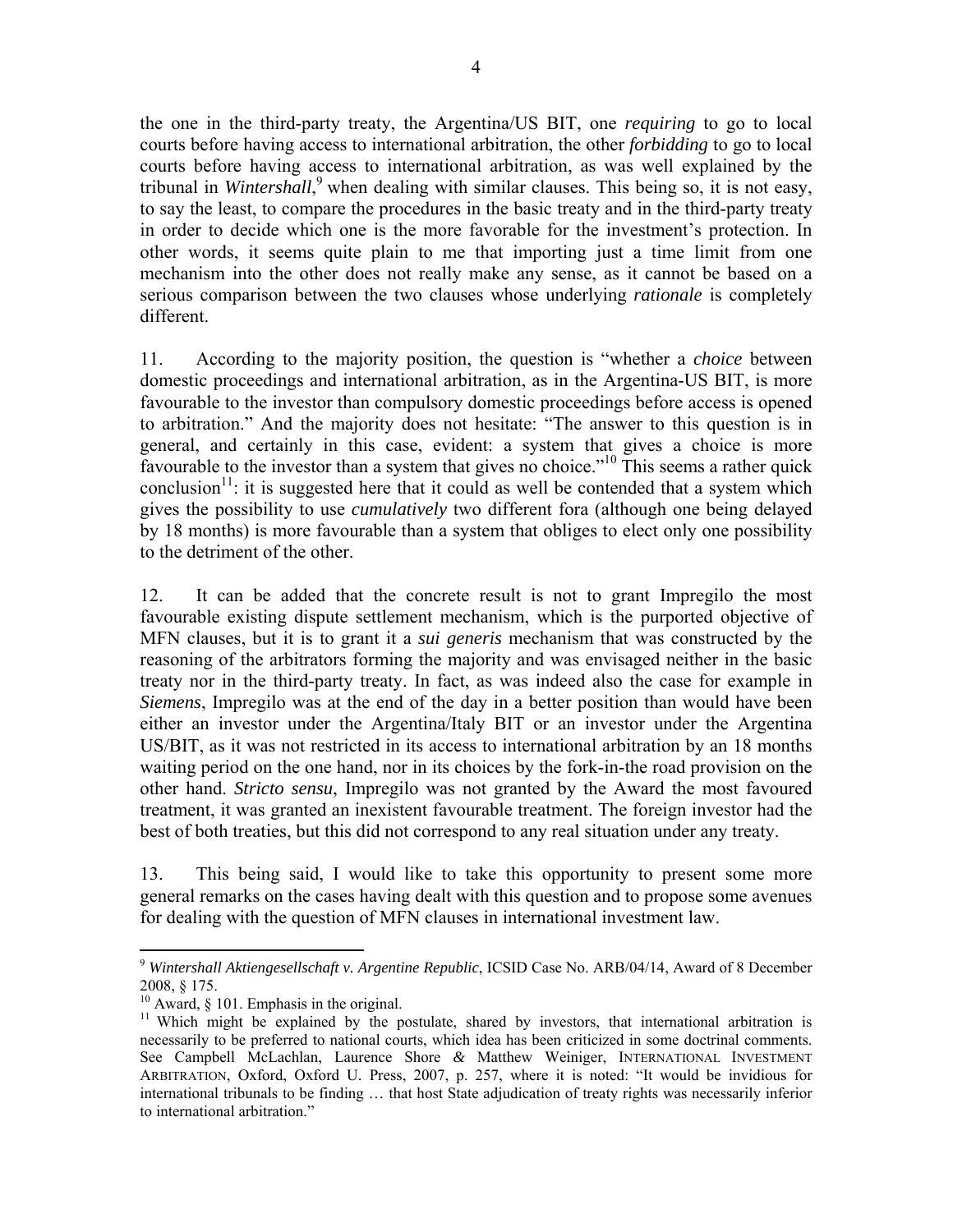14. To be clear, I am very strongly convinced that MFN clauses should not apply to dispute settlement mechanisms and I therefore disagree with the result arrived at in the *Maffezini* and *al.* cases<sup>12</sup> and consequently concur with the result arrived at in the *Plama* and *al*. cases. In fact, the first line of cases is based on the presumption that disputeresolution provisions do invariably fall within the scope of an MFN provision in a BIT, unless the contrary is plainly demonstrated, the second line of cases on the reverse presumption that dispute-resolution provisions do never fall within the scope of an MFN provision in a BIT, unless the contrary is plainly demonstrated.

15. Although I am in full agreement with the second line of cases, I am however not totally convinced by the reasoning on which the different decisions are based, which probably do not explain in a fully satisfactory manner the solution reached. In other words, although all the decisions refusing to use an MFN clause, in order to import a dispute settlement mechanism or to modify it, point to certain important aspects of the context to be taken into account when interpreting such a clause, none fully explains, in my view, the result arrived at.

16. The purpose of this separate opinion is to try to explain why, in principle, an MFN clause cannot import, in part or *in toto*, a dispute settlement mechanism from a third party BIT into the BIT which is the basic treaty applicable to the dispute. Ultimately, as will be explained in more details below, the core reason why an MFN clause cannot apply to dispute settlement is intimately linked with the essence of international law.

17. Naturally, an important *caveat* has to be presented here. The interpretation of the MFN clause is only necessary when the intention of the parties concerning its applicability or inapplicability to the dispute settlement mechanism is not expressly stated or clearly ascertained. It is quite evident that if there is an MFN clause expressly including the dispute settlement procedures or expressly excluding them, there is no need for an interpretation.

18. There are indeed cases where the parties expressly state that the MFN clause applies to the dispute settlement mechanism. This has been done, for example, by the drafters of the UK Model BIT, who have provided in Article 3(3) that "for avoidance of doubt MFN treatment shall apply to certain specified provisions of the BIT including the dispute settlement provision."

19. There exists also the opposite hypothesis where the parties expressly exclude the dispute settlement mechanism from the interplay of the MFN clause. A good example of

 $\overline{a}$ 12 See my article criticizing *Maffezini*, written before the *Plama* decision, "ICSID Arbitration and the State's Increasingly Remote Consent : Apropos the *Maffezini* Case", *in* Steve Charnovitz, Debra Steger & Peter Van den Bossche (eds), LAW IN THE SERVICE OF HUMAN DIGNITY. ESSAYS IN HONOUR OF FLORENTINO FELICIANO, Cambridge, Cambridge U. Press, 2005, pp. 246-260.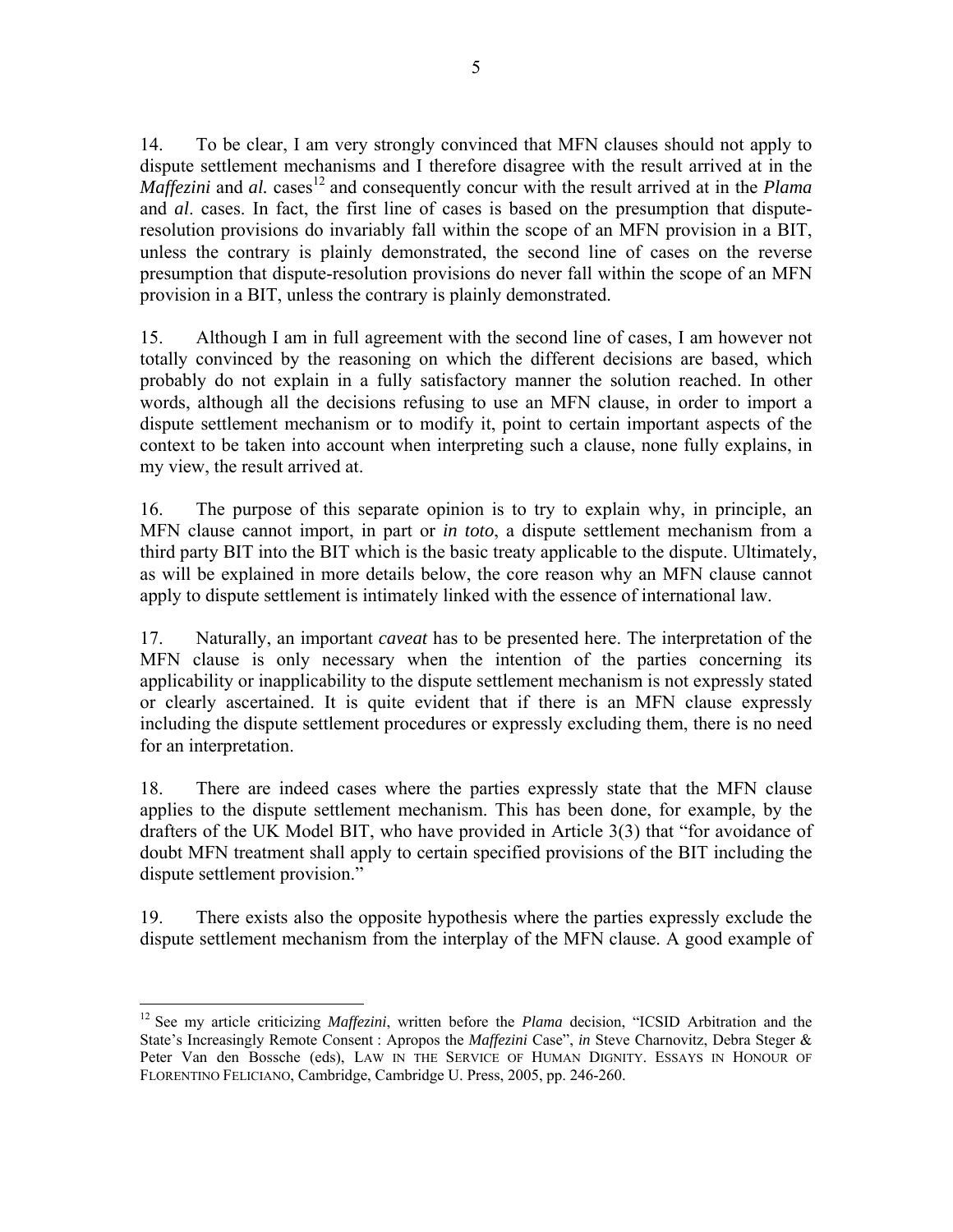this position is to be found in the Free Trade of the Americas (FTAA) draft of 21 November 2003, reacting to *Maffezini*, in which footnote 13 reads:

The Parties note the recent decision of the arbitral tribunal in the *Maffezini (Arg.) v. Kingdom of Spain*, which found an unusually broad most favored nation clause in an Argentina-Spain agreement to encompass international dispute resolution procedures. … By contrast, the Most-Favored-Nation Article of this Agreement is expressly limited in its scope to matters "with respect to the establishment, acquisition, expansion, management, conduct, operation, and sale or other disposition of investments." The Parties share the understanding and intent that this clause does not encompass international dispute resolution mechanisms …

20. The difficult question is raised when there is no express statement in the MFN clause relating to the dispute settlement mechanism. I will first give some indication on why I feel that the current analyses which exclude the possibility to use an MFN clause to change the dispute settlement mechanism, although they provide very valuable contextual elements and arrive at what I consider the sound solution, are not fully satisfactory in legal terms, before presenting a possible generally applicable reasoning for the application of MFN clauses to dispute settlement, subject of course to the necessary taking into account of the specific language of each clause.

## **Consideration of the analysis refusing to apply the MFN clause to dispute settlement procedures based on the argument of the specially negotiated clause**

21. On the operation of the most-favoured nation clause in relation to dispute settlement arrangements, the *Plama* tribunal, while strongly criticizing *Maffezini*, laid a great emphasis on the fact that such arrangements are "specifically negotiated"<sup>13</sup> by the parties to the treaty:

It is also not evident that when parties have agreed in a particular BIT on a specific dispute resolution mechanism, as is the case with the Bulgaria-Cyprus BIT (ad hoc arbitration), their agreement to most-favored-nation treatment means that they intended that, by operation of the MFN clause, their *specific agreement on such a dispute settlement mechanism* could be replaced by a totally different dispute resolution mechanism (ICSID arbitration). It is one thing to add to the treatment provided in one treaty more favorable treatment provided elsewhere. It is quite another thing to replace a procedure *specifically negotiated* by parties with an entirely different mechanism.<sup>14</sup>

<sup>&</sup>lt;sup>13</sup> The same idea was put forward in *Tecmed*, although not in relation with the effect of an MFN clause on dispute settlement mechanism, but in relation with the effect of an MFN clause on the application *ratione temporis* of the BIT. The tribunal considered that the MFN clause could not apply to a provision that goes "to the core of matters that must be deemed to be specifically negotiated by the Contracting Parties.", *Técnicas Medioambientales Tecmed, SA v. United Mexican States*, ICSID Case No.ARB(AF)/00/2, Award, 29 May 2003, § 69.

<sup>14</sup> *Plama*, *op. cit.* note 8, § 209. Emphasis added.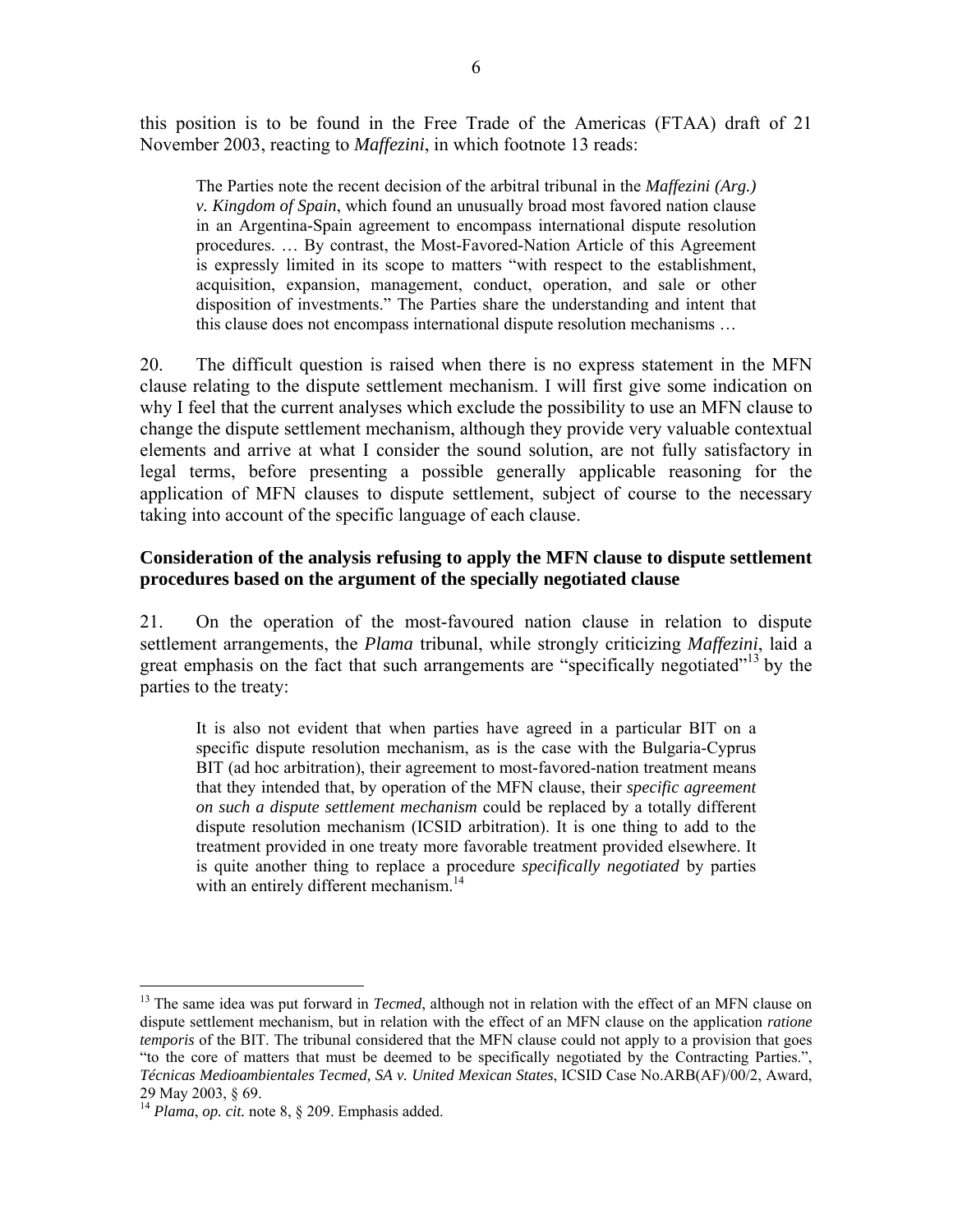22. This line of reasoning has been more or less reiterated in the case of *Tza Yap Shum v. Republic of Peru*,  $^{15}$  where the tribunal insisted on the specificity of the provisions concerning the dispute settlement mechanism as compared to the generality of the language of the MFN clause.

23. Although it is not to be doubted that States are very careful in accepting international arbitral mechanisms and certainly in negotiating their scope, I have difficulties being fully satisfied by the reasoning according to which dispute settlement clauses should be excluded only because they are "specifically negotiated". As aptly underscored in an article on MFN clauses, "(t)hese statements, in a somewhat absurd manner, imply that dispute resolution provisions are more specifically negotiated than other treaty provisions. It is, however, presumed that, when entering into a treaty, the State parties intend to write what they write. There is no difference in nature, in terms of drafting, between the fair and equitable standard, the prohibition of expropriations without compensation, the prohibition of discriminatory or arbitrary conduct, or dispute resolution provisions."<sup>16</sup>

24. I share this analysis and therefore cannot consider that the non applicability of the MFN clause to dispute settlement mechanisms can be solely justified by the argument that it has been specially negotiated – although this reasoning rightly insists on the importance of the dispute settlement mechanisms by which a State restricts its sovereignty in favor of foreign investors.

## **Consideration of the analysis refusing to apply the MFN clause to dispute settlement procedures on the basis of the distinction between substantive matters and procedural matters**

25. According to this approach, the substantial rights would be the rights that grant a certain treatment either to the foreign investor or/and to the foreign investment<sup>17</sup>, while access to an international arbitration mechanism would be a different – procedural or jurisdictional – issue.

26. An example of such an analysis distinguishing between substantial and procedural rights and stating that the MFN clause concerns only the substantive rights can be found in *Telenor Mobile*:

In the absence of language or context to suggest the contrary, the ordinary meaning of 'investments shall be accorded treatment no less favourable than that accorded to investments made by investors of any third State' is that the investor's *substantive rights* in respect of the investments are to be treated no less favourably than under a BlT between the host State and a third State, and there is

 $\overline{a}$ <sup>15</sup> *Tza Yap Shum v. Republic of Peru*, ICSID Case No. ARB/07/6, Decision on Jurisdiction, 19 June 2009 (Spanish), § 216 and § 220.

<sup>&</sup>lt;sup>16</sup> Yas Banifatemi, The Emerging Jurisprudence on the Most-Favoured-Nation Treatment in Investment Arbitration, in Andrea Björklund, Ian Laird & Sergey Ripinsky (eds)., INVESTMENT TREATY LAW: CURRENT ISSUES III, London, BIICL, 2009, p. 269. <sup>17</sup> Depending on the wording of the MFN clause.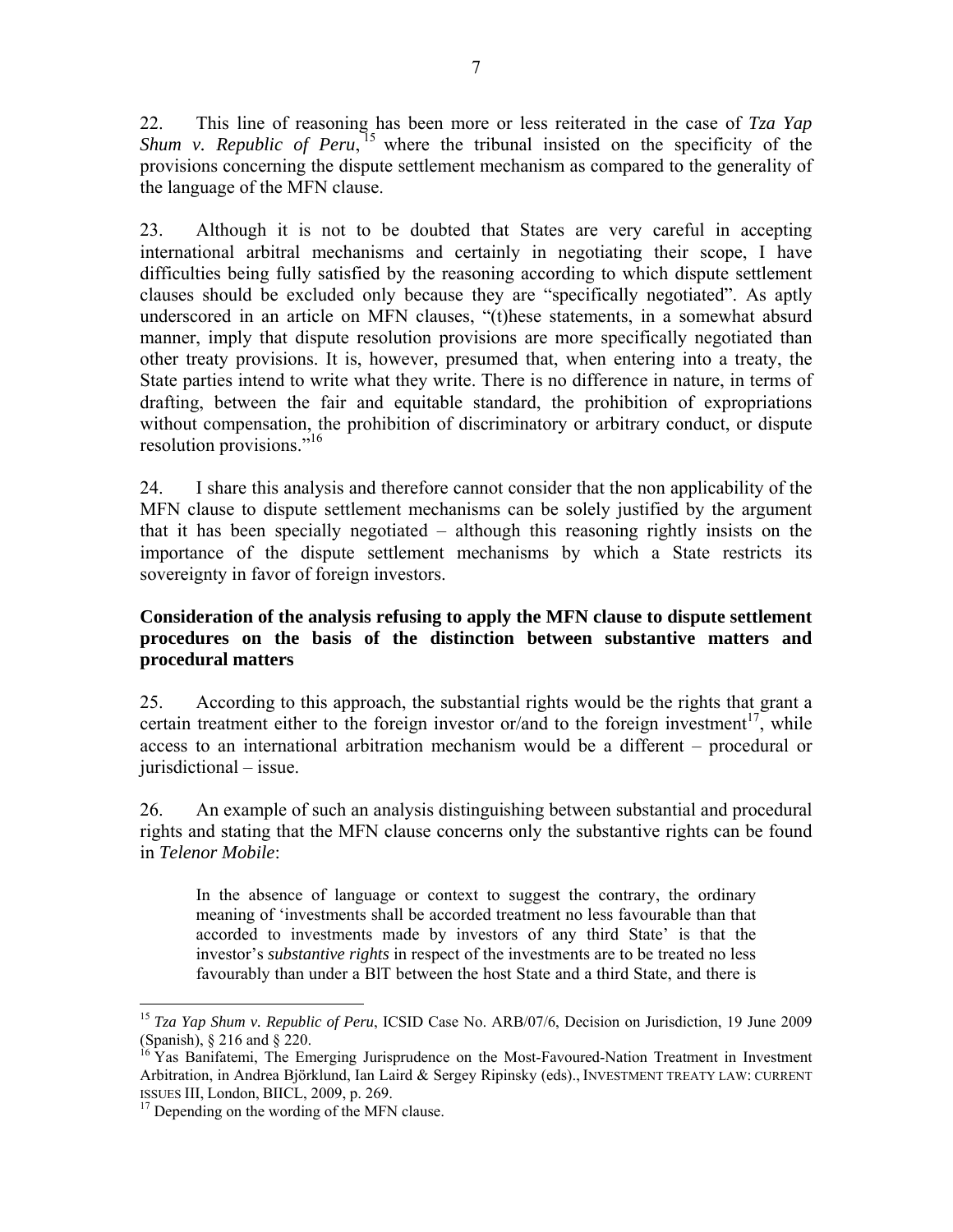no warrant for construing the above phrase as importing *procedural rights* as well $18$ 

27. I think it cannot be contested that until the decision in *Maffezini*, "the ordinary meaning to be given" – to use the terms of Article 31 of the Vienna Convention on the Law of Treaties – to the term "treatment" concerned the protection of substantial rights, and did not encompass any access to specific procedures of settlement of disputes concerning these rights, which are always an exception in international law.

28. There are many elements that can be adduced in support of this approach, which has been adopted by some ICSID tribunals and which has some strong advocates among the legal doctrine.<sup>19</sup> The basic idea here is that substantive questions and procedural questions are of a different legal nature, which means that the *ejusdem generis* principle prevents the two to be equated and the MFN clause referring to treatment to be applied to dispute settlement mechanisms.

29. I agree with this approach, but I am not convinced that, beyond this statement, a strong legal justification for such a dichotomy has so far been presented. In other words, although I think indeed that MFN clauses should not apply to dispute settlement mechanisms, I do not consider that this is completely satisfactorily explained by merely distinguishing substantive aspects and procedural/jurisdictional aspects without more. Or, to be more precise, I consider that, while this distinction should be retained as it has a strong explanatory potential, the reason at the root of this distinction has not so far been totally elucidated.

30. In search for such an explanation, one could consider here the famous Hart's distinction between primary rules (substantive rules) and secondary rules (rules dealing with the violation of the primary rules, including rules for the settlement of disputes on this issue).<sup>20</sup> However, there is no strong authority for such an academic distinction, as has been stated, rightly in my view, in *Renta 4*:

It may be that some international lawyers reflexively adopt the dichotomy of primary/secondary obligations made familiar by the International Law

<sup>18</sup> *Telenor Mobile Communications A.S. v. Republic of Hungary*, ICSID Case No. ARB/04/15, Award, 13 September 2006, § 92. Emphasis in the original.

<sup>19</sup> One of them, Zachary Douglas, has recently presented an impressive *plaidoyer* in favor of this distinction and has adduced several strong arguments to support it: the severability of the arbitration clause in private international law, which is based on the idea that this clause is of a different legal quality than the other obligations in the contract; the fact that the substantive obligations are addressed to the two States Parties to the BIT while the arbitration mechanism is addressed to the investor and the arbitral tribunal; the fact that any international tribunal can only be seized on the basis of the arbitration clause found in the basic treaty and that incorporating another arbitration clause through the MFN clause modifies the arbitration agreement on which the tribunal's jurisdiction rests after the commencement of the proceedings. *Op. cit*. note 6. It it also worth adding a mention of the EU 1990 Rome Convention (now Rome II) which distinguishes in international law, for the purpose of EU conflict rules, between civil law contracts and civil procedural law contracts such as (expressly) arbitration agreements, which is a supplementary indication of their different legal nature.

<sup>20</sup> Herbert HART, *The Concept of Law*, Oxford, Clarendon Press, 1961, p. 77.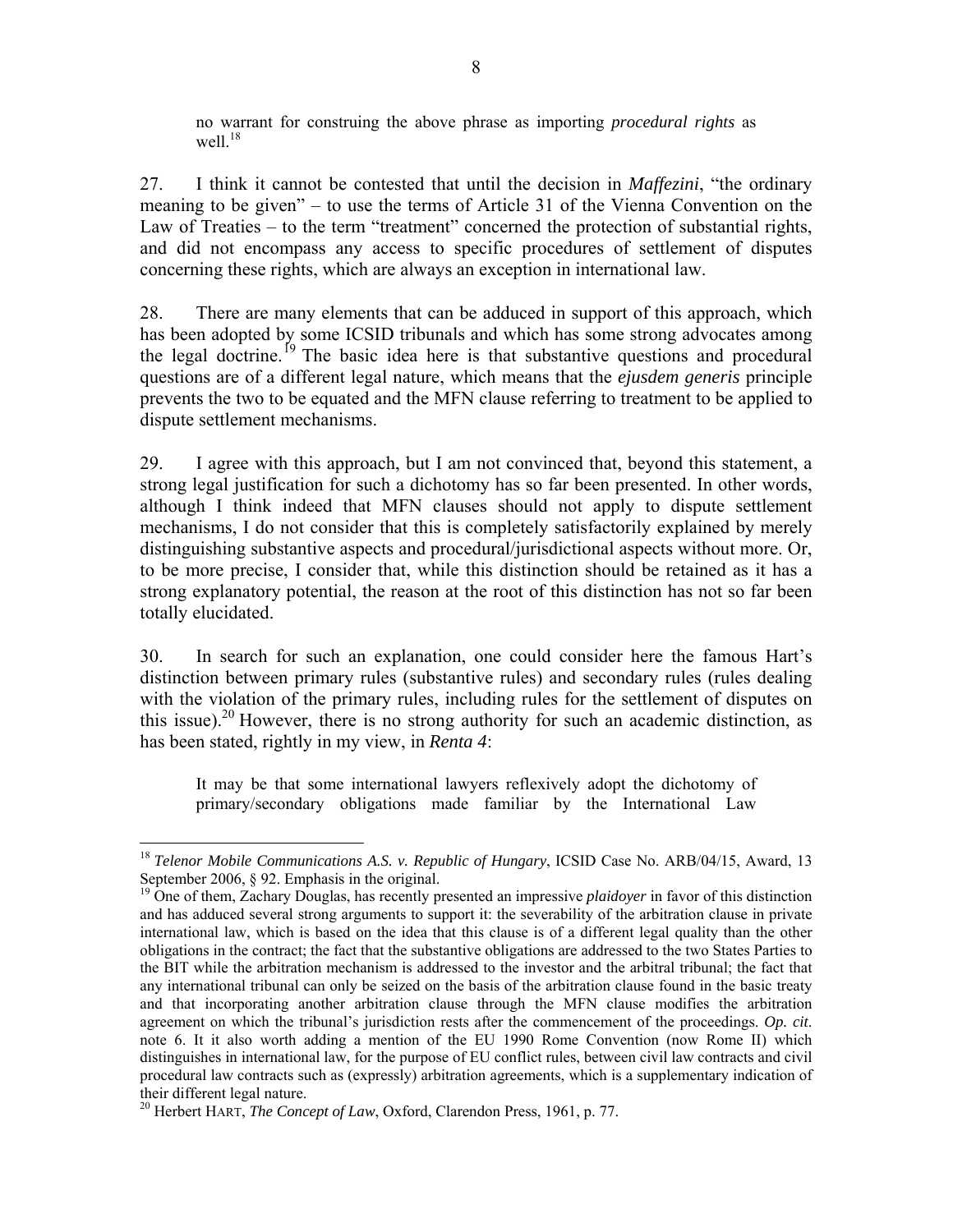Commission. This might explain the temptation to consider "treatment" a matter of primary or substantive rules and thus distinct from "secondary" rules – such as remedies – in the event of a breach.

There is no authority for the proposition that MFN is limited to "primary" rules. The established proper criterion is rather *ejusdem generis*. 21

…

 $\overline{a}$ 

31. I am in agreement with this analysis. This being said, it must be admitted that rights and means of protecting rights are two different "legal animals". For example, while there is no possibility to make a reservation to the substantive obligations accepted by States in the Genocide Convention, it is possible to make a reservation to the jurisdiction of the ICJ provided for in Article IX of the Convention to decide on the responsibility of States for the violation of the substantive rules, which demonstrates a clear distinction between substantives rules and jurisdictional rules. Also, everybody is familiar with the severability of the arbitration clause in a contract, which also points to a different legal nature of the substantive obligations undertaken in a contract and the jurisdictional means to have these obligations enforced.<sup>22</sup> Not to mention the fact that in numerous treatises on investment law, the chapter related to treatment does not include developments on the dispute settlement mechanisms, which are dealt with in a distinct chapter.

32. All this is certainly true, but I have to admit that it goes against a strong common perception that, in investment law, the availability of arbitration is probably the most important part of the "treatment" the foreign investor is looking for. In other words, it is difficult to contest that for investors and hence for the States of their nationality when they negotiate BITs, direct access to international arbitration for the settlement of investment disputes in lieu of the mechanism of diplomatic protection is a central feature of the international treatment afforded to-day by the BITs.

33. This has been recognized with slightly different justifications in several decisions: the access to arbitration was considered either as a jurisdictional protection "inextricably related" to substantive treatment,<sup>23</sup> or even considered "part of the treatment of foreign investors and investments<sup> $24$ </sup> or "an integral part of the investment protection regime"<sup>25</sup>, or even more, considered in itself "a substantive protection."<sup>26</sup>

<sup>21</sup> *Renta 4 S.V.S.A et al. v. Russian Federation*, SCC No. 24/2007, Award on Preliminary Objections, 20 March 2009, §§ 99-100.

 $22$  This comparison was hinted at in *Plama*, *op. cit.* note 8, § 212: "This matter can also be viewed as forming part of the nowadays generally accepted principle of the separability (autonomy) of the arbitration clause. Dispute resolution provisions constitute an agreement on their own …"

<sup>&</sup>lt;sup>23</sup> In *Maffezini*, the tribunal stated that "there are good reasons to conclude that today dispute settlement arrangements are *inextricably related* to the protection of foreign investors", *op. cit*. note 4, § 54. See also § 55: "… dispute settlement arrangements … are also *closely linked* to the material aspects of the treatment accorded." Emphasis added.

<sup>&</sup>lt;sup>24</sup> The *Siemens* tribunal, in which Charles Brower, one of the members composing the majority of this Tribunal on the issue of the MFN clause, was sitting, stated that investment treaties have "as a distinctive feature special dispute settlement mechanisms not normally open to investors. Access to these mechanisms is *part of the protection* offered under the Treaty. It is *part of the treatment* of foreign investors and investments …", *Siemens AG v. Argentine Republic,* ICSID Case No. ARB/02/8, Decision on Jurisdiction, 3 August 2004, § 102. Emphasis added.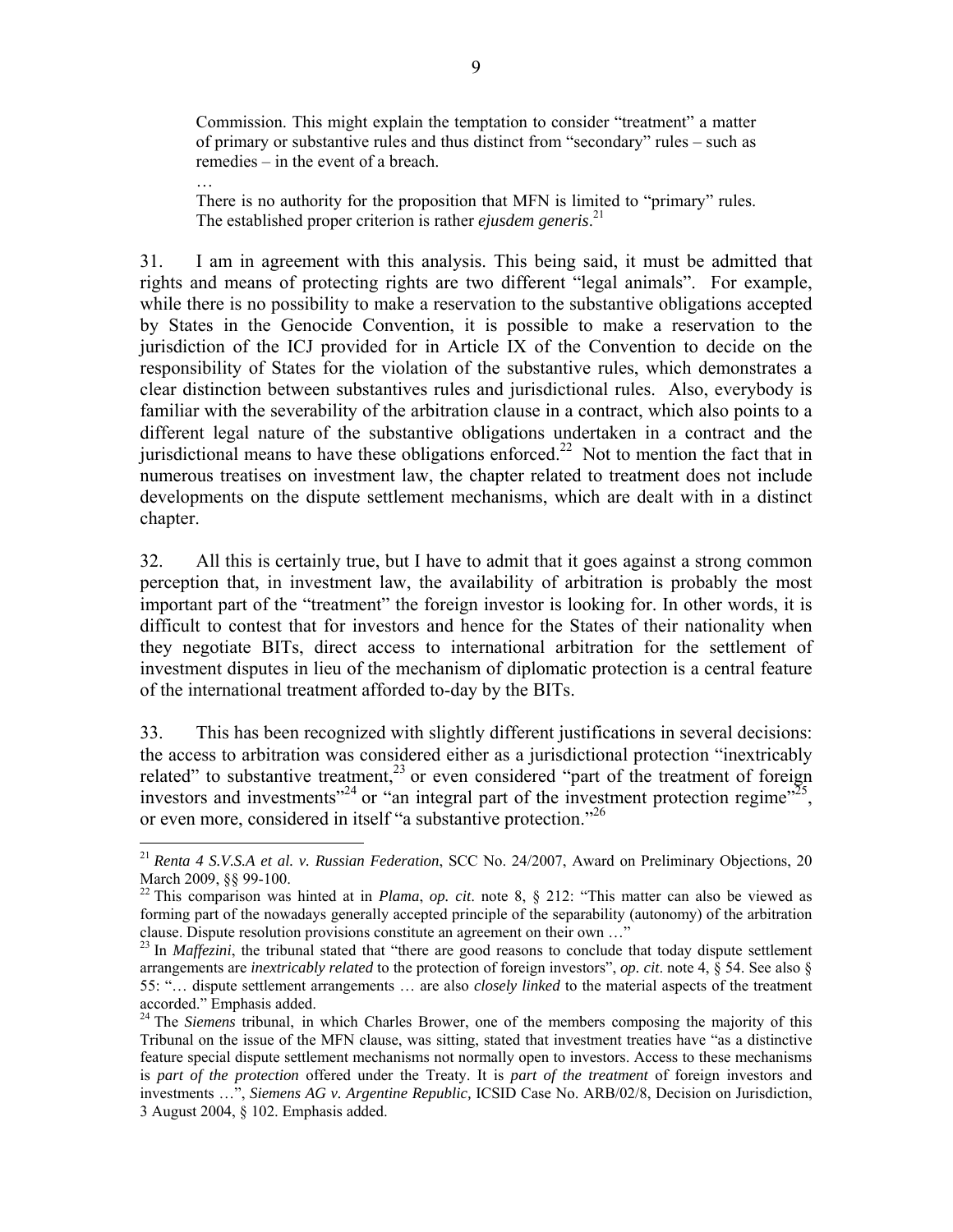34. The decisions favoring extension of jurisdictional clauses by an MFN clause, based on an assimilation of substantive and procedural rights, have more often than not relied on *Ambatielos*. It is my contention that this is not a relevant reference,  $27$  as it has to be stressed that there is an usually overlooked aspect of the often cited excerpt of *Ambatielos II*: it is the fact that the MFN clause was not used to change the conditions of access to a procedure, but was used to grant the nationals of Greece the substantive protection of an administration of justice "in accordance with 'justice', 'right' and 'equity'", as aptly underscored by the tribunals in *Salini v. Jordan*<sup>28</sup> and in *Plama.*<sup>29</sup> Thus, the assimilation made by *Maffezini* and its followers cannot rely on *Ambatielos*, which has been completely misinterpreted.

35. If some of the premises used by international investment tribunals as a basis for their decision on the consequences of an MFN clause were to be accepted – *i.e*. the fact that dispute settlement is an integral part of treatment and the fact that any treatment not referred to in the basic treaty can be imported – then there is no logical bar to the importation of an ICSID clause into a treaty that does not provide at all for international arbitration. I am quite sure that few arbitrators, even the more favorable to the expansion of dispute settlement through the MFN clause, would welcome such a result.

36. This being said, although treatment and settlement of disputes cannot be strictly equated, I consider that it is not absurd to accept that international arbitration, on which it is well known that foreign investors rely heavily for their protection, is considered to-day by those foreign investors, *on a subjective plane*, as a significant and important aspect of the treatment their investments receive from a host State. In this sense, *i.e*. in the sense that would be given for example by an ordinary business person or a diplomat, I can subscribe to the Tribunal's remark in  $\S$  99 of the Award, where it is stated that "(t)he Arbitral Tribunal is of the opinion that the term "treatment" is in itself wide enough to be applicable also to procedural matters such as dispute settlement."

37. The question then is how can this subjective perception be reconciled with legal analysis? Can dispute settlement be considered as an integral part of the treatment granted to an investor, and can at the same time substantive treatment and settlement of disputes be considered as being of a different kind and therefore not capable of being

 <sup>25</sup> *Suez v. The Argentine Republic*, *op. cit*. note 2, § 57: "From the point of view of the promotion and protection of investments, the stated purposes of the Argentina-Spain BIT, dispute settlement is as important as other matters governed by the BIT and is *an integral part of the investment protection regime.*" Emphasis added.<br><sup>26</sup>Gas Natural SDG, S.A. v. The Argentine Republic, ICSID Case No. ARB/03/10, Decision of the Tribunal

on Preliminary Questions on Jurisdiction, 17 June 2005, § 31: "The Tribunal holds that provision for international investor-state arbitration in bilateral investment treaties is *a significant substantive incentive and protection* for foreign investors." Emphasis added.<br><sup>27</sup> The same analysis is performed by Zachary Douglas when he states that "(a)n error committed by the

tribunal in *Maffezini*, and in several subsequent awards that have followed it, is the finding that the Commission of Arbitration's award in the *Ambatielos Case* supports the application of the MFN clause to the jurisdictional provisions of a third treaty", *op. cit*. note 6, p. 6. 28 *Salini*, *op. cit*. note 7, § 112. 29*Plama*, *op. cit.* note 8, § 215.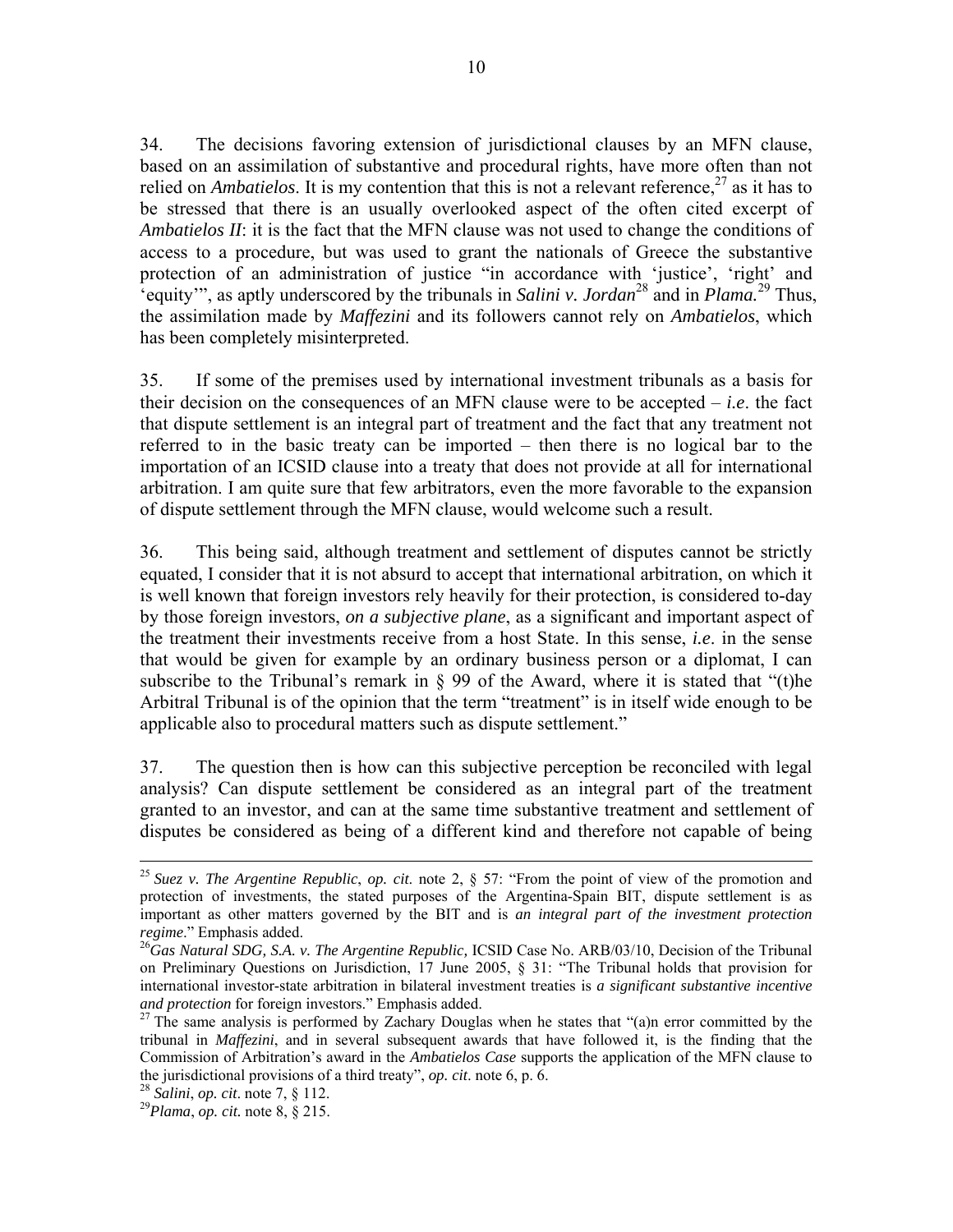assimilated by application of the *ejusdem generis* principle? I will try to answer this question, in showing that, in my view, there are indeed two different types of treatment *in legal terms*, two different types of treatment which do not imply the fulfillment of the same conditions for their coming into existence. In other words, I will attempt to show that the substantive treatment and the jurisdictional treatment are to be treated differently under the *ejusdem generis* principle, precisely because the qualifying conditions in order to benefit from each of this type of treatment are not the same. I came to this conclusion while trying to understand why substantial treatment and jurisdictional treatment should not be treated as being of the same nature.

38. In other words, I subscribe to the distinction substantive treatment/jurisdictional treatment, but for reasons on which I will try to elaborate later in this opinion.

## **Consideration of the analysis based on the distinction between an MFN clause referring to the protection of investments and one to the protection of investors.**

39. Moreover, the distinction between substantive and procedural rights is not always self evident and has been conducive to subtle but strange ramifications, like in the case of *RosInvestCo.*<sup>30</sup> In that case, the MFN clause included in the relevant paragraphs of Article 3 of the UK/USSR BIT provided:

Treatment of Investments

(1) Neither Contracting Party shall in its territory subject *investments* or returns of investors of the other Contracting Party to treatment less favourable than that which it accords to investments or returns of investors of any third State.

(2) Neither Contracting Party shall in its territory subject *investors* of the other Contracting Party, as regards their management, maintenance, use, enjoyment or disposal of their investments, to treatment less favourable than that which it accords to investors of any third State. (Emphasis added)

40. Faced with these parallel statements, it can come as a surprise – at least to me – that the first paragraph has been considered as limited to substantive rights while the second one was deemed to encompass also procedural rights, although the access to international arbitration was not mentioned is the long list of the different aspects of the treatment of investors benefiting from the MFN clause.

41. Starting with the analysis of paragraph (1) of Article 3, the tribunal asked the following question**: "**Can the term *treatment* include the protection by an arbitration clause?" (Emphasis in the original). The answer is in the negative as far as the treatment of investment is concerned: according to the tribunal, "while the protection by an arbitration clause covering expropriation is a highly relevant aspect of that 'treatment' … it does not directly affect the 'investment'."31 The solution is the reverse as far as the

<sup>30</sup> *RosInvestCo UK Ltd. v. The Russian Federation*, SCC Case No. Arb. V079/2005, Award on Jurisdiction, October 2007.

 $^{31}$  *Id.*, § 128.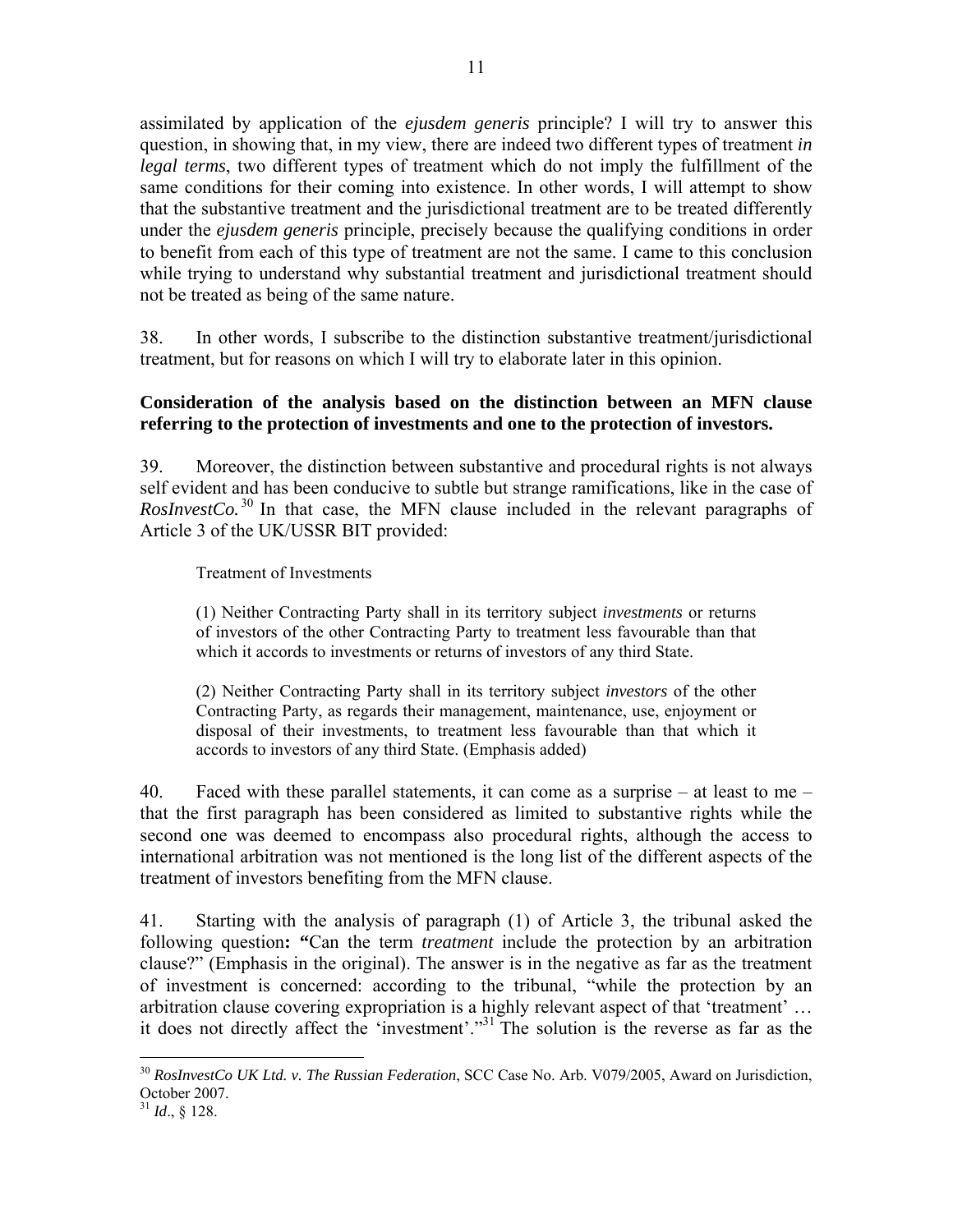treatment of investors is concerned, although it should be stressed again that in the enumeration of the aspects of the investor's situation that are expressly mentioned in the MFN clause, the dispute settlement mechanism is absent.<sup>32</sup> In spite of this, the tribunal went on to consider that "it is difficult to doubt that an expropriation interferes with the investor's use and enjoyment of the investment, and that the submission to arbitration forms a highly relevant part of the corresponding protection for the investor by granting him, in case of interference with his '*use'* and '*enjoyment'*, procedural options of obvious and great significance compared to the sole option of challenging such interference before the domestic courts of the host state."<sup>33</sup> On that basis, the tribunal has indeed considered that it had jurisdiction beyond that granted by Article 8 of the UK/USSR BIT.

42. If this decision is read literally, it means that when the MFN clause refers only to investments and not to investors, it should not apply to the dispute settlement mechanism as this is a jurisdictional right that can only be enjoyed by an investor and not by an investment. Applied to our case, in which the Argentina/Italy BIT grants MFN treatment to investments, this analysis would thus result in a refusal to incorporate any aspect of the dispute settlement provision of the Argentina/US BIT into the basic treaty and would render our Tribunal incompetent to hear the case.

43. It seems however to me that this is an artificial distinction, which would end up in different solutions for very similar MFN clauses, and on this specific point, I am more convinced by the conclusion adopted in *Siemens* to the effect that "for purpose of applying the MFN clause, there is no special significance to the differential use of the term investors or investments in the Treaty," this resulting from the fact that "treatment of the investment includes treatment of the investors"34 as well as in *Plama*, where the same position was followed, the tribunal stating that it "does not attach a particular significance to the use of the different terms,"<sup>35</sup> and in *Renta 4*, where the tribunal declared that "(w)hether MFN treatment is stated in the relevant BIT to relate to investors rather than investments is in principle of no moment. $^{356}$ 

 $32$  It can be mentioned that such an enumeration was precisely considered by the Parties to the FTAA, as mentioned earlier, as not including the dispute settlement mechanism.

<sup>33</sup> *RosInvest*, *op. cit*. note 30, § 130. 34 *Siemens, op. cit.* note 24, § 92. 35 *Plama*, *op. cit.* note 8, § 190. 36 *Renta 4, op. cit.* note 21, § 101.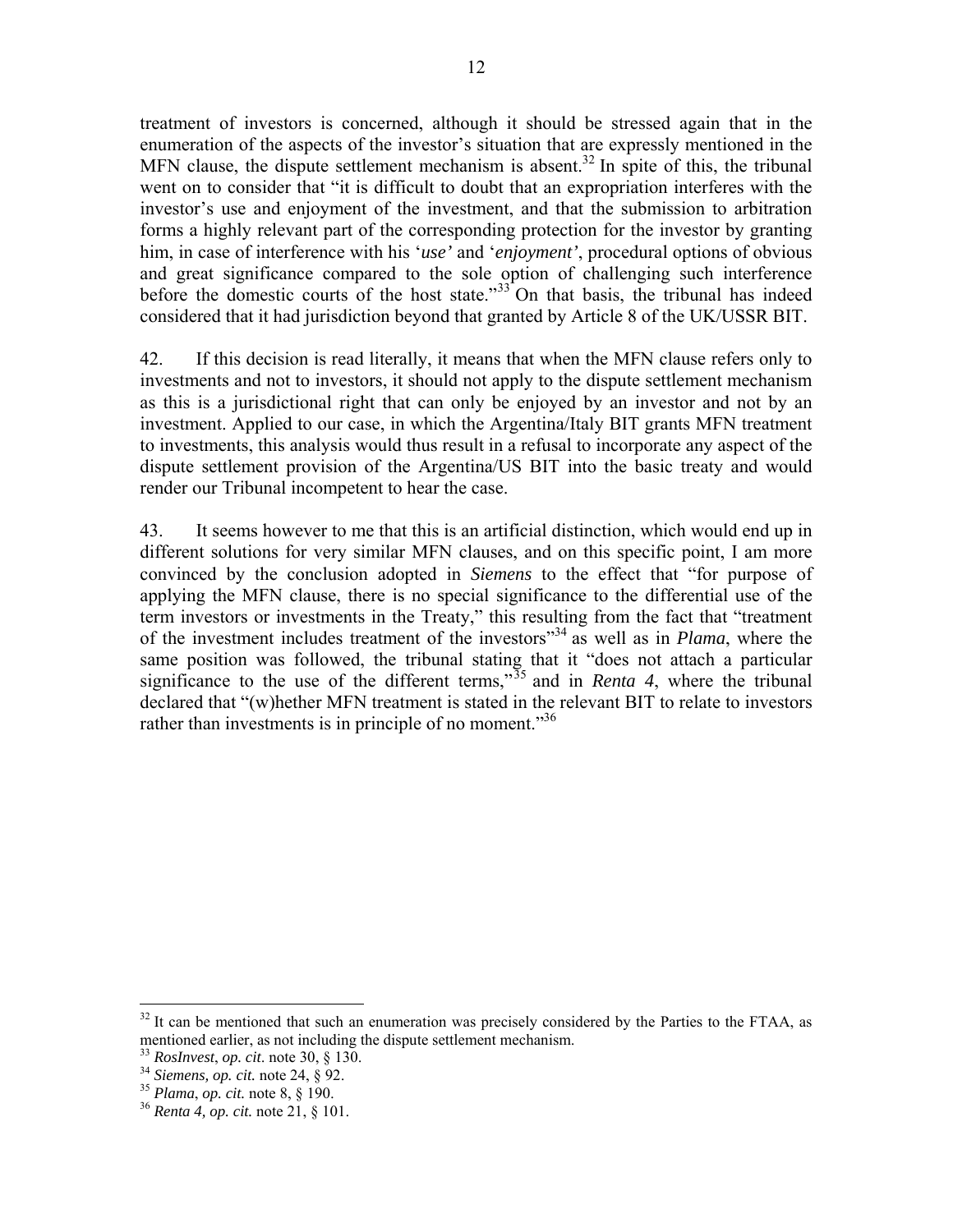### **The proposed analysis of the MFN clause based on a distinction between qualifying conditions for access to rights and rights, which justifies legally the distinction between substantial treatment and jurisdictional treatment**

44. The main issue to be dealt with here concerns the interpretation of the Argentina/Italy BIT's MFN clause, which does not expressly refer to dispute settlement procedures. According to the Claimant, "(o)n the basis of the MFN clause, Impregilo has invoked the dispute-resolution clause in the US-Argentina BIT, which does not foresee the procedure of waiting for 18 months for local courts to decide on the dispute before the investor may resort to international arbitration. The US-Argentina BIT only provides a six-month period of consultations to try amicably to resolve the dispute. The six-month period provided by the dispute-resolution clause in the US-Argentina BIT constitutes a more-favorable treatment, since it would allow Impregilo to bypass a formalistic, futile and excessively onerous step provided by the BIT."<sup>37</sup> And the Claimant then relies on the broad wording of the clause, in order to have it apply to the dispute settlement procedure: "With respect to the first paragraph, the "all other matters regulated by the Agreement" wording in the BIT's MFN clause is notably broad. The ordinary meaning of the terms 'all other matters regulated by this Agreement' is that *all* of the matters that are dealt with in the BIT are included, and there is no limitation in the text to this broad scope."<sup>38</sup> The question thus is how to interpret this reference by the MFN clause to "all matters"?

45. It is my submission that, even if access to arbitration can broadly speaking be considered part of the treatment, as already explained, the investor does not have access to the *two aspects of the overall treatment* to which it is entitled under a BIT under the same conditions, and that this is the ultimate justification for not assimilating the two. This is because of a profound difference between the national legal orders and the international legal order. On the national level, when there exists a substantive right, there is always automatically a means to protect such a right through the jurisdictional system. In other words, on the national level, jurisdictional treatment is inherent in substantive treatment. In contrast, on the international level, most rights cannot be enforced through a jurisdictional process, it is only when, exceptionally, the State has given its consent – consent to other States for accepting the jurisdiction of the ICJ or consent to foreign investors for accepting international arbitration – that such a "jurisdictional treatment" complements the substantive treatment granted by the international rules. Contrary to the situation existing in the national legal orders, the jurisdictional treatment is never inherent in the substantive treatment on the international level. In other words, there is a substantial treatment and there is a jurisdictional treatment which are quite distinct and must be distinguished, and the *ejusdem generis* principle requires that the two are not assimilated: it is not because *per se* one treatment is substantial and the other procedural that they should be treated differently, (some procedural requirements or procedural rights in the basic treaty might well be treated in the same manner as the substantive rules) it is because the jurisdictional treatment requires a supplementary condition in order to be granted to the investor, as will now be explained.

 $37$  Claimant's Counter Memorial on Jurisdiction, § 25.

<sup>38</sup> *Id*., § 30. Emphasis in the original.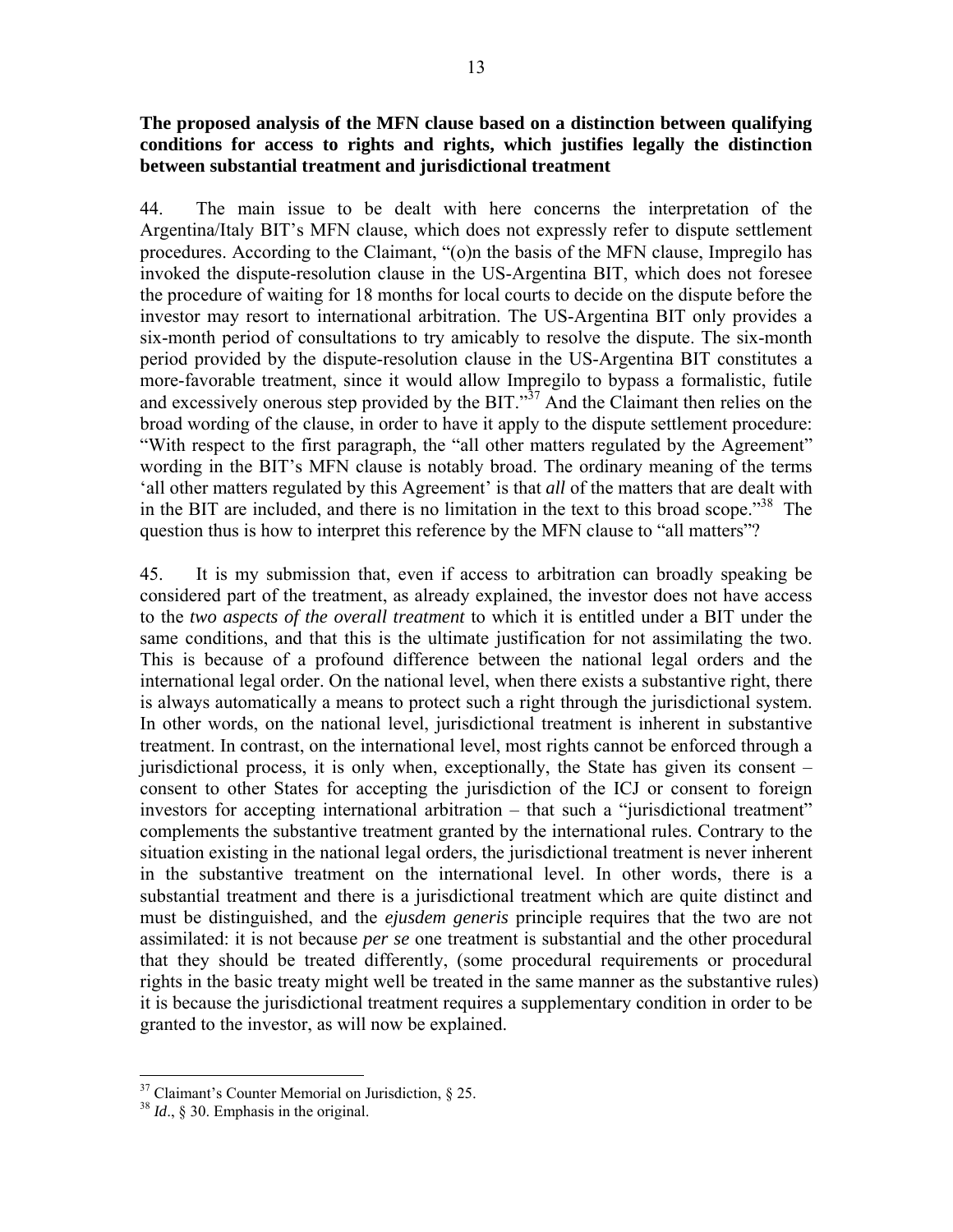### *- The basic distinction*

 $\overline{a}$ 

46. It is well known that many tribunals have relied on a broad wording referring to "all matters" in order to decide that the MFN clause should be applied to dispute settlement procedures, although the same reasoning was also made in the face of less broad expressions. In contrast, other tribunals have expressed doubts as to the implications that can be drawn from this broad reference, like for example the tribunal in *Berschader*, when it stated that "(w)ith respect to the construction of expressions such as "all matters" or "all rights" covered by a treaty, it should be noted that … not even seemingly clear language like this can be considered to have an unambiguous meaning in the context of an MFN clause."39

47. I share this comment and will show beneath that in many instances the MFN clause has indeed not been applied to all matters regulated by the treaty – and rightly so. This is because, in my view, there are two basically different types of provisions in BITs that need to be distinguished in this broad category of "all matters", as will now be discussed. There are **rights** and there are **fundamental conditions for access to the rights**. In other words, there are rules conferring substantive and jurisdictional rights to the foreign investors for their investments, and there are rules dealing with the access of the foreign investor to the substantive and jurisdictional rights granted by the basic treaty. I contend that **an MFN clause can only concern the rights that an investor can enjoy, it cannot modify the fundamental conditions for the enjoyment of such rights, in other words, the insuperable conditions of access to the rights granted in the BIT.** 

48. This distinction has been clearly expressed, more than 50 years ago, by Ustor, who was the Special Rapporteur of the International Law Commission on the MFN clause<sup>40</sup>, who stated the following:

The beneficiary State can only claim rights which belong to the subject-matter of the clause, which are within the time-limits and **other conditions and restrictions set by the agreement**, and which are in respect of persons or things specified in the clause or implied from its subject-matter.

49. This statement should not be overlooked and is in fact of crucial importance, being capable of fully explaining the way an MFN clause has to be implemented.

<sup>39</sup> *Berschader v. The Russian Federation*, SCC Case No. 080/2004, Award, 21 April 2006, § 184. It can be noted that this jurisdictional award, as well as the award on the merits, is being challenged before the courts in Sweden, as the place of arbitration.

<sup>&</sup>lt;sup>40</sup> Endre Ustor, Special Rapporteur of the ILC, Yearbook of the International Law Commission, 1969, Vol. II, p. 170, Document A/CN.4/ 213, April 18, 1969, Second Report on the Most-Favoured-Nation Clause, Yearbook of the International Law Commission, 1970, Vol. II, p. 204, March 9 and May 18, 1970, Document A.CN.4/228 and Add. 1. Emphasis added. See also for the same formulation, the word Most-Favoured-Nation Clause, Endre Ustor, in ENCYCLOPEDIA OF PUBLIC INTERNATIONAL LAW, North-Holland and al, Max Plank Institute, vol. 8, p. 415. This citation has been quoted with approval by the decision in *Telefonica S.A. v. Argentine Republic*, ICSID Case No. ARB/03/20, Decision of the Tribunal on Objections to Jurisdiction, 25 May 2006, decided by a tribunal of which Charles Brower was a member, in § 99, although the decision did not draw, in my view, the necessary conclusions from it.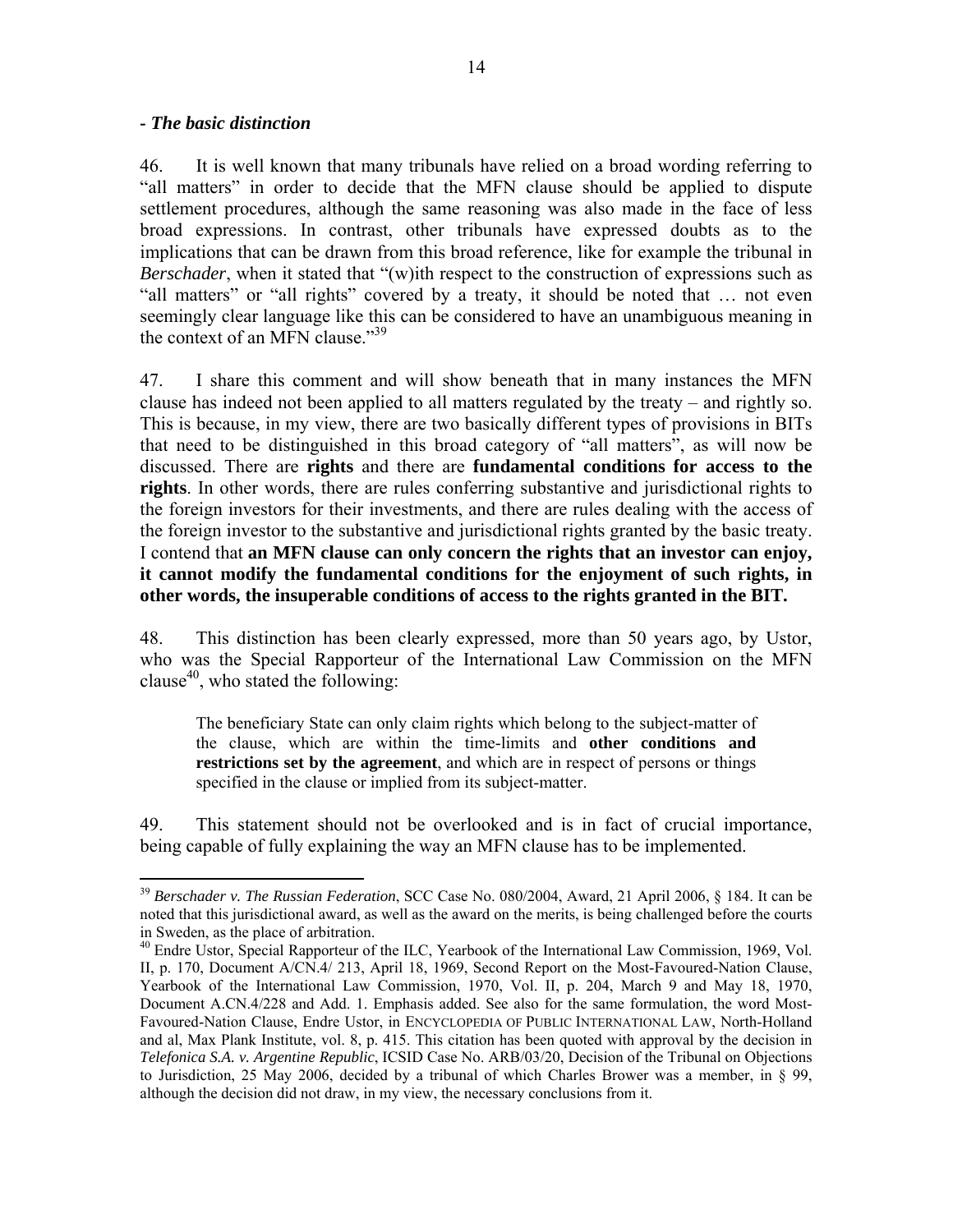50. As an MFN clause cannot change the conditions of access to the rights, this has far reaching consequences on a necessary differential approach to the substantive rights and the jurisdictional rights, whose qualifying conditions are distinct, although partly overlapping.

51. In order to benefit from the substantial rights granted in a BIT, certain conditions being "matters regulated by the BIT" have to be fulfilled: these are the well known conditions *ratione personae*, *ratione materiae*, *ratione temporis*.

52. In order to benefit from the jurisdictional protection granted by an arbitration mechanism, these same conditions have to be fulfilled, but in addition there is a condition *ratione voluntatis*: the State must have given its consent to such a procedure which allows a foreign investor to sue the State directly on the international level. This consent is expressed broadly or restrictively, with conditions of exhaustion of local remedies or waiting periods, as allowing all claims or only certain claims: in other words, the consent is given under certain conditions. Just as the conditions of nationality for example must be fulfilled before an investor can have access to all the rights granted by the BIT, the conditions shaping the State's consent to arbitration must be fulfilled before a right to arbitration can arise.

53. It has to be clarified here that the consent to arbitration is a different consent than the one given by the State to another State when it ratifies the treaty, and that the necessity of this supplementary consent is explained by the structure of international law. It is indeed not because a State has given its *consent to another State* to grant some substantive rights to the investors of that State that it automatically flows from such a consent that the State also gives its *consent to the foreign investors* to allow the latter to sue the State directly in an international arbitration. For such a right to come into existence, a specific consent has to be given inside the treaty, and the State can shape this consent as it sees fit, in providing for the basic conditions under which such a consent is given, in other words, the conditions under which such an "offer to arbitrate" is made to the foreign investors. It is of utmost importance not to forget that *no participant* in the international community, be it a State, an international organization, a physical or a legal person, has an inherent right of access to a jurisdictional recourse. Just as a State cannot sue another State, unless there is a specific consent to that effect, for example through a declaration recognizing as compulsory the jurisdiction of the International Court of Justice, in the same manner, in the framework of BITs, investors are not capable of intervening on the international level against States for the recognition of their rights, unless States grant them such a right under conditions that they determine. An arbitral tribunal – just as the ICJ or any international court – does not have a general jurisdiction, it only has a "*compétence d'attribution*", which has to respect the limits provided for by the States.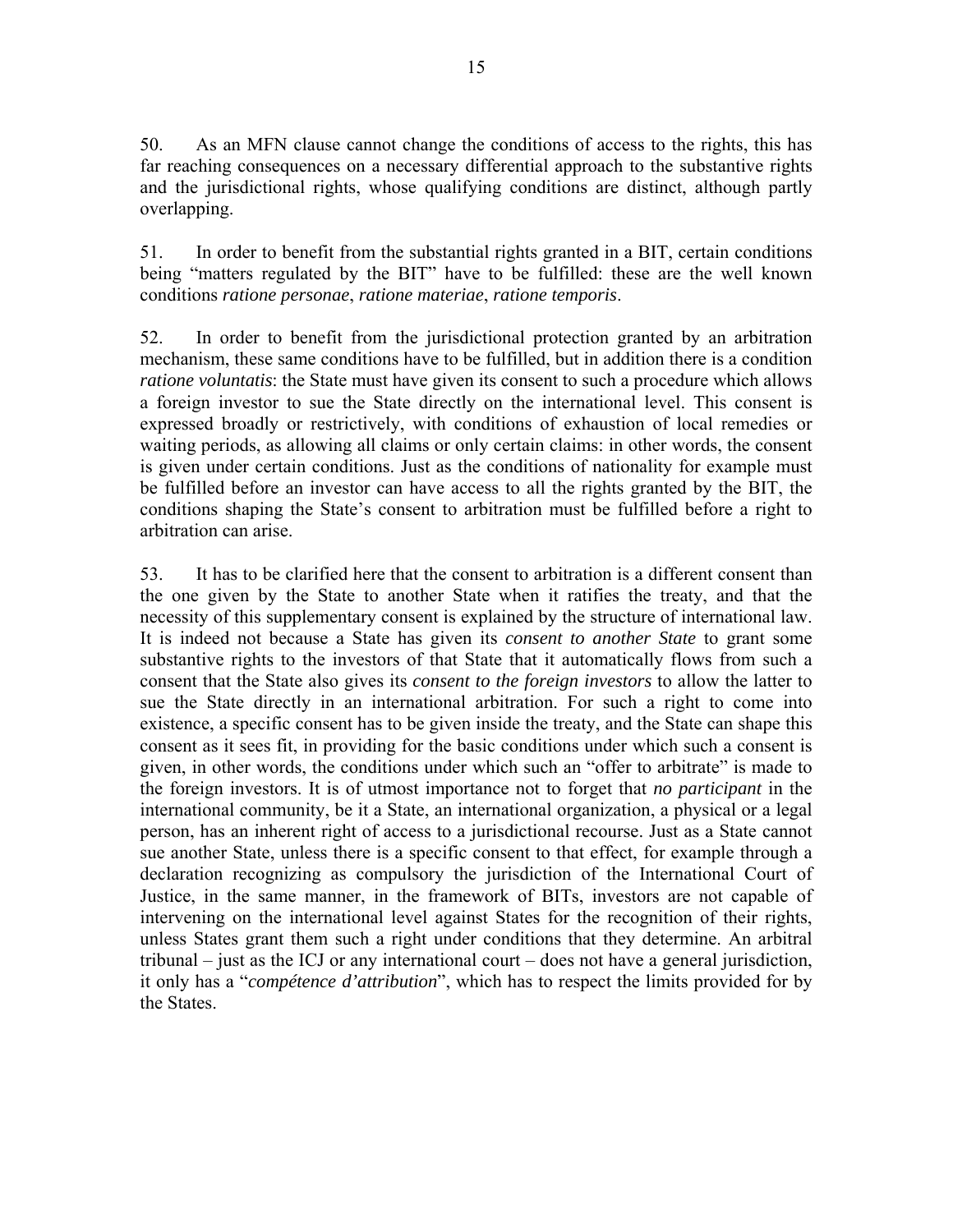54. This can be illustrated by different judgments of the  $ICJ<sup>41</sup>$ . In particular, it is interesting to mention the case brought by the RDC against Rwanda and decided a few years ago. In that case, Rwanda has been arguing the following:

With respect to its reservation to Article IX of the Genocide Convention, Rwanda first observes that, although, as the DRC contends, the norms codified in the substantive provisions of the Genocide Convention have the status of *jus cogens*  and create rights and obligations *erga omnes*, that does not in itself suffice to 'confer jurisdiction on the Court with respect to a dispute concerning the application of those rights and obligations' …

Secondly, Rwanda argues that its reservation to Article IX is not incompatible with the object and purpose of the Genocide Convention, inasmuch as the reservation relates not 'to the substantive obligations of the parties to the Convention but to a procedural provision<sup>'.42</sup>

55. The Court followed the argumentation of Rwanda, in distinguishing without ambiguity even the most compelling substantive rules on the one hand and access to the Court on the other hand:

The Court observes, however, as it has already had occasion to emphasize, that "the *erga omnes* character of a norm and the rule of consent to jurisdiction are two different things" (*East Timor (Portugal* v. *Australia), Judgment, I.C.J. Reports 1995*, p. 102, para. 29), and that the mere fact that rights and obligations *erga omnes* may be at issue in a dispute would not give the Court jurisdiction to entertain that dispute. The same applies to the relationship between peremptory norms of general international law *(jus cogens)* and the establishment of the Court's jurisdiction: the fact that a dispute relates to compliance with a norm having such a character, which is assuredly the case with regard to the prohibition of genocide, cannot of itself provide a basis for the jurisdiction of the Court to entertain that dispute. Under the Court's Statute that jurisdiction is always based on the consent of the parties.<sup>43</sup>

56. It does appear that on the international level no automatic assimilation can be made between substantive rights and jurisdictional means to enforce them, the qualifying conditions for access to the substantive rights and the qualifying conditions for access to the jurisdictional means being different. This distinction between the qualifying

<sup>41</sup> *Case Concerning East Timor* (Portugal v. Australia), *ICJ Reports* 1995, Judgment of 30 June 1995, § 29. In this case, the ICJ clearly stated that even a substantive norm having the character of *jus cogens* does not imply that there exists a right to have this norm enforced in an international jurisdiction: " … the Court considers that the *erga omnes* character of a norm and the rule of consent are two different things." See also *Case Concerning Armed Activities on the Territory of the Congo* (New Application: 2002) (Democratic Republic of the Congo v. Rwanda), Jurisdiction and Admissibility, Judgment, *ICJ Reports* 2006, Judgment of 3 February 2006.<br><sup>42</sup> *Op cit.* note 41, §§ 60-61.

 $^{43}$  *Id*, § 64. This was commented upon by Zachary Douglas in his article, *op. cit.* note 6, p. 7: "In other words, the status of the substantive obligation to desist from acts of genocide in the Genocide Convention has no impact upon the jurisdictional mandate of the Court in resolving disputes arising out of the Convention. Each treaty provision addresses different things. They are not *ejusdem generis*."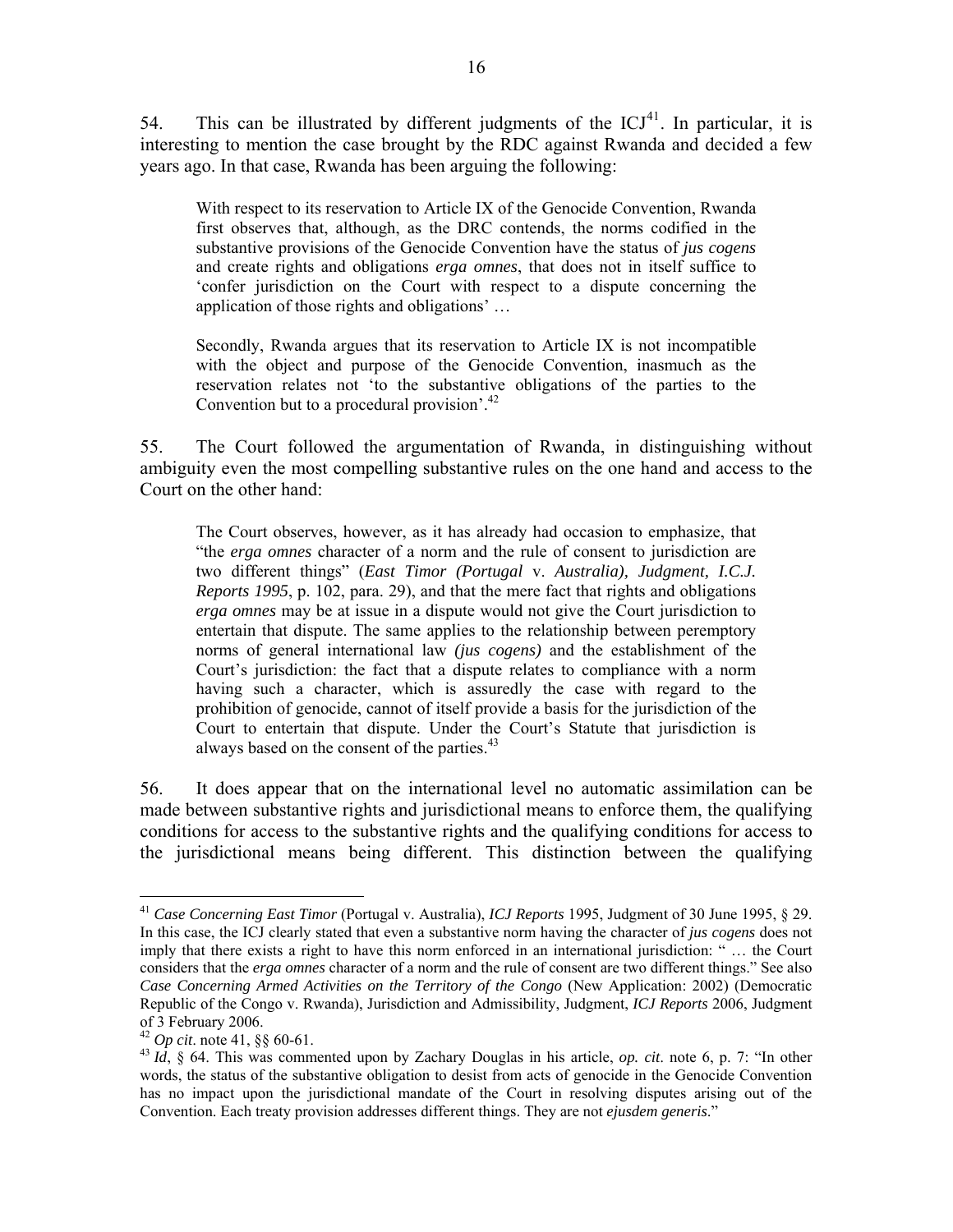conditions and the rights, in fact, explains the solutions that have been adopted in different cases involving MFN clauses, whether dealing with substantive or jurisdictional matters.

## *- The general explanatory potential of the distinction*

57. I will now show that there are many cases in which the conditions for access to a substantive right, although included in all the matters regulated by the BIT, have not been considered as being capable to be expanded by an MFN clause. In fact, I suggest that the mainly non-controversial decisions applying MFN clauses to substantive rights can indeed be explained by such an analytical framework, based on a distinction between the access to the right and the right itself. In other words, it is my submission that a reference in an MFN clause to all matters never means that it is indeed applicable to all matters, as the conditions of access to the rights granted by the BIT are not included in that expression.

58. It is not contested that all **the substantive rights** granted under an investment protection treaty can only be granted if the conditions *ratione personae*, *ratione materiae*, and *ratione temporis* provided for in the treaty are satisfied. These conditions are clearly matters regulated by the treaty, but it has never been suggested that they could be modified by the MFN clause.

59. This has been acknowledged by Yas Banifatemi, in an article on MFN clauses: <sup>44</sup>

Indeed, each treaty sets forth its own conditions and scope of application *ratione personae*, *ratione materiae* and *ratione temporis*. … the requirements of an 'investment' made by an 'investor' within the meaning of the relevant investment treaty are **qualifying conditions** which, if not met, constitute **an obstacle to the applicability of the treaty** …

60. This excerpt is interesting as it points to the distinction between the rights granted to the investors and the qualifying conditions to be met for being able to benefit from these rights. However, in my view, the mentioned conditions are not conditions that have to be met before the treaty can apply at all, as stated in this article. To be more accurate, it should be said that the conditions *ratione personae*, *ratione materiae* and *ratione temporis* are conditions that precisely result from the applicability of the treaty. They are conditions regulated by the BIT, which sets forth the pre-requisites for *the enjoyment of the rights under the treaty*, the conditions for the application of the treaty depending on the rules of general international law concerning the consent of the States. If for example, a condition *ratione materiae* regulated by the treaty is not fulfilled, the treaty indeed applies – were it only for the interpretation of the meaning of the condition *ratione materiae* stated in the treaty at stake – with the result that the concerned investor cannot benefit from the rights granted by the treaty. In other words, an MFN clause cannot be used to bypass the requirements for having access to the substantive rights granted by the treaty.

 $\overline{a}$ <sup>44</sup> *Op. cit*. note 16, p. 250. Emphasis added.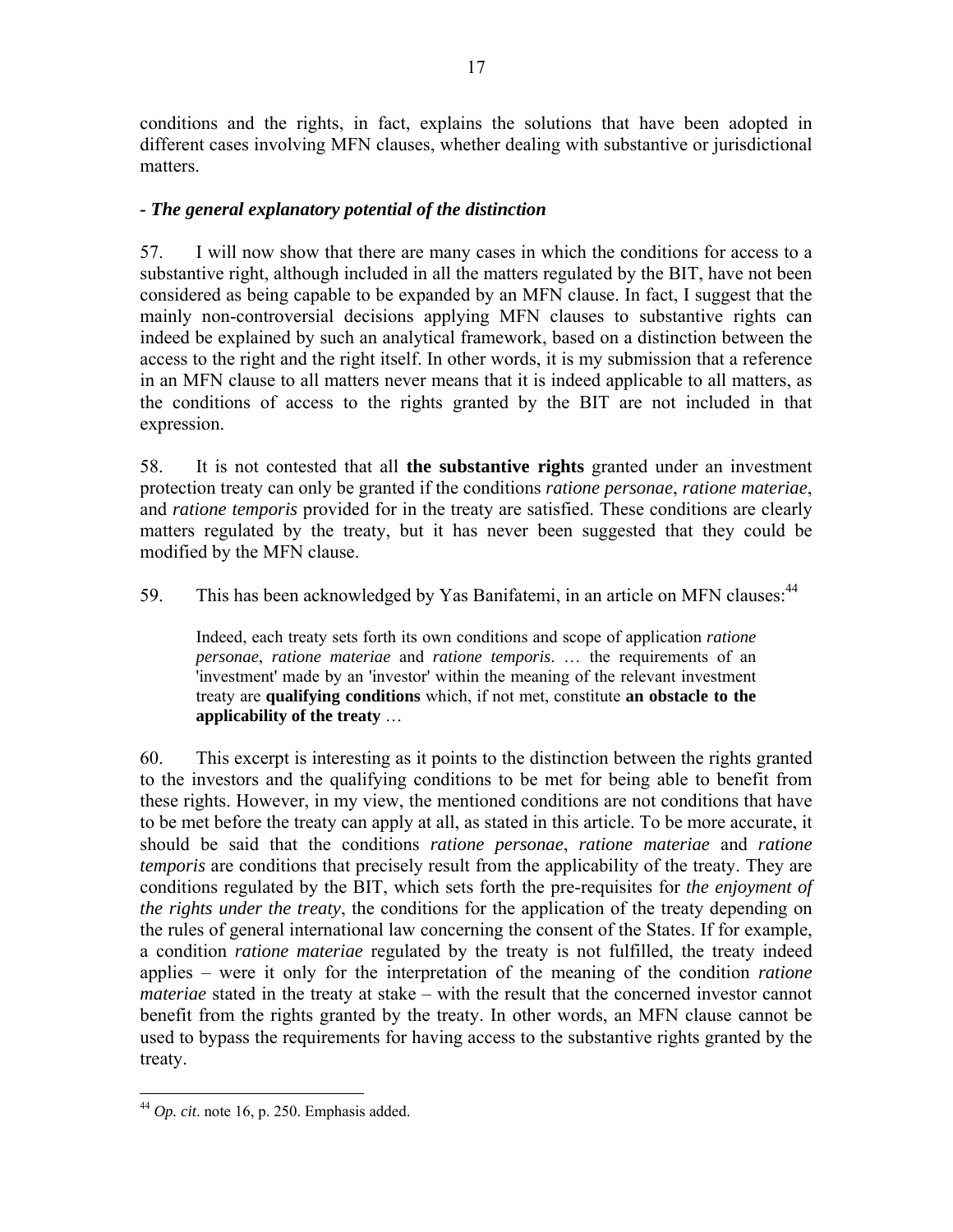61. The same is true for **the procedural/jurisdictional rights** concerning access to ICSID jurisdiction, which are also granted only to the investor when the same conditions *ratione personae*, *ratione materiae*, and *ratione temporis* plus a condition *ratione voluntatis* is fulfilled. If the conditions posed by the State for giving its consent to international arbitration in the basic treaty are not fulfilled, the investor cannot benefit from the jurisdictional right granted by the treaty.

62. These qualifying conditions are reflected in the Argentina/Italy BIT, which requires:

− first, a condition *ratione personae*: the dispute must oppose a Contracting State and a national of another Contracting State (this is stated in Article 8 (1) and Article 1);

− second, a condition *ratione materiae*: there must exist a dispute regarding an investment (this is stated in Article 8 (1) and Article 1);

− third, a condition *ratione voluntatis*, *i.e*. the Contracting State must present an "offer to arbitrate", which can then be accepted at will by a foreign investor (this offer is found in Article 8 (3))

- fourth, a condition *ratione temporis*: the BIT must have been applicable at the relevant time (this is stated in Article 11 and Article 12).

63. All these conditions are conditions provided for by the BIT, entering as such in "all the matters" regulated by the BIT. As will be developed beneath, it has never been admitted that the conditions *ratione personae*, *ratione materiae*, and *ratione temporis* could be modified by reliance on an MFN clause. It is my contention that it would not be logical to admit that these conditions could not be modified by the MFN clause – which is not contested – while the condition *ratione voluntatis*, for an unknown reason, could be so modified by the MFN clause.

# *- The explanatory potential of the distinction as far as substantive rights are concerned*

*- The definition of "investor" is certainly included in "all matters" regulated by the BIT, but cannot be modified by the use of an MFN clause, as this definition conditions the access to BIT protection.* 

64. It is not contested that an MFN clause cannot change the condition *ratione personae*, which is a condition for the enjoyment of all treaty rights, whether substantive or jurisdictional. For example, if the basic treaty applies to national companies only if there is a 70% foreign control, an MFN clause cannot be used to introduce a provision according to which a national company can be protected as soon as there is a 20% foreign ownership, if such a clause exists in another treaty. In the same manner, if the basic treaty excludes international arbitration for dual nationals, an MFN clause could not be used to include dual nationals. More generally, it can be said that an MFN clause cannot enlarge the scope of the basic treaty to grant the rights of the treaty to investors that are not protected under the basic treaty.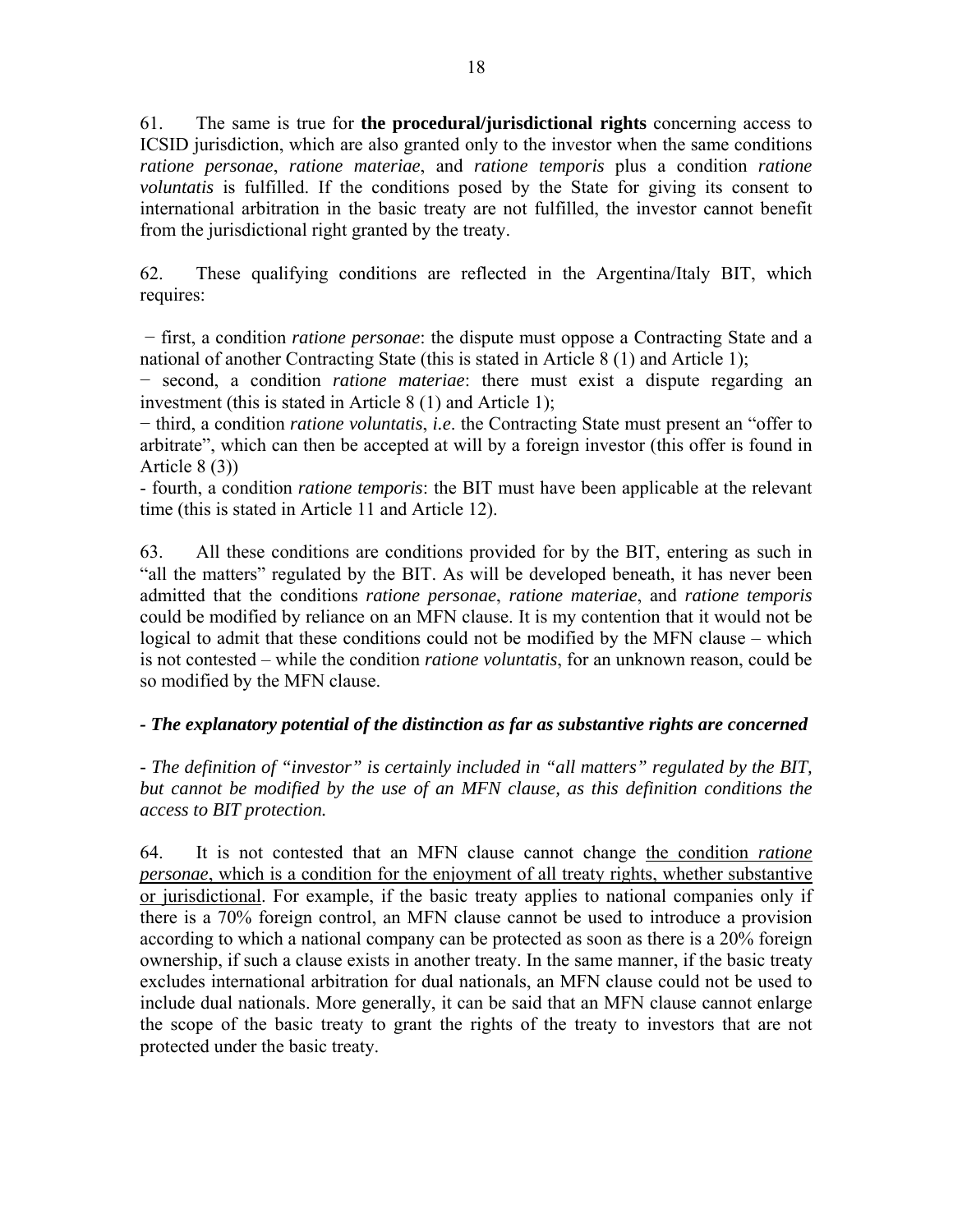65. In the Argentina/Italy BIT, the term "investor is defined in Article 1 (2) in the following manner:

"Investor" means any individual or legal entity of a Contracting Party who has made, makes, or has undertaken to make investments in the territory of the other Contracting Party.

— "individual" means, in respect of each one of the Contracting Parties, an individual who is a citizen of that State in accordance with its laws.

— "legal entity" means, in respect of each one of the Contracting Parties, any entity established and recognized under the laws of a Contracting Party, having its seat in the territory of that Party, such as a public entity engaged in economic activities, partnerships or corporations, foundations and associations, whether with limited or unlimited liability.

66. In conclusion, an MFN clause could not be utilized, for example, to change that definition – although it is clearly a matter regulated by the treaty – and grant the rights under the treaty to companies that are established under the law of the State but do not have their seat in its territory.

*- The definition of "investment" is certainly included in "all matters" regulated by the BIT, but cannot be modified by the use of an MFN clause, as this definition conditions the access to BIT protection.* 

67. Also, it is not contested that an MFN clause cannot change the condition *ratione materiae*, which is a condition for the enjoyment of all treaty rights, whether substantive or jurisdictional. For example, if the basic treaty applies only to investment in agriculture, an MFN clause cannot be used to introduce a provision according to which the treaty should also apply to investments in industry.<sup>45</sup>

68. This has been stated in an UNCITRAL case,<sup>46</sup> *Société Générale v. Dominican Republic*, in the following terms:

> "The Claimant has also made the argument that the most-favored-nation ("MFN") clause contained in Article 4 of the Treaty entitles it to treatment not less favourable than that accorded to investors of other nations that have entered into treaties with the Dominican Republic. The Claimant believes in particular that the definition of investment included in the General American Free Trade Agreement-Dominican Republic with the United States, which includes among other features the "expectation of gain or profit", extends to Société Générale as the

<sup>&</sup>lt;sup>45</sup> This was stated for example in the Commentary on Article 9 of the Draft Articles on Most-Favoured-Nation Clauses with commentaries, 1978*, ILC Report* Vol. II, Part 2, A/CN/4/SER.A/1978/Add.1 (Part 2), p. 30: "The essence of the rule is that the beneficiary of a most-favoured-nation clause cannot claim from the granting State advantages of a kind other than that stipulated in the clause. For instance, if the mostfavoured nation clause promises most-favoured-nation treatment solely for fish, such treatment cannot be claimed under the same clause for meat."

<sup>46</sup> *Société Générale v. Dominican Republic*, UNCITRAL, LCIA Case No. UN 7927, Preliminary Objections to Jurisdiction, 19 September 2008.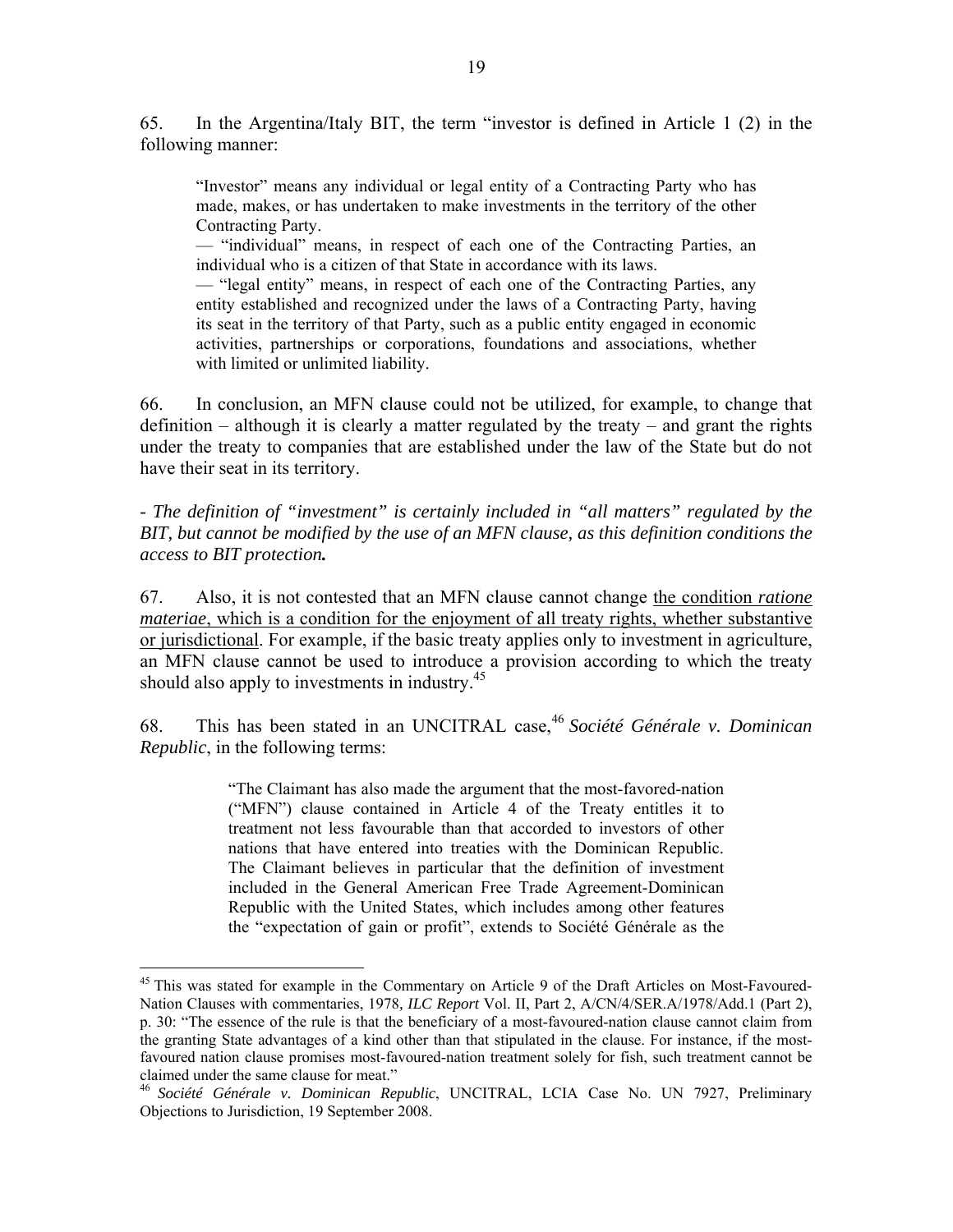beneficiary of the clause under the Treaty here concerned. The Tribunal does not believe this to be the case.

Each Treaty defines what it considers a protected investment and who is entitled to that protection, and definitions can change from treaty to treaty. In this situation, resort to the specific text of the MFN Clause is unnecessary because it applies only to the treatment accorded to such defined investment, but not to the definition of "investment" itself."<sup>47</sup>

69. In sum, an MFN clause cannot be utilized in order to enlarge the scope of the basic treaty concerning the investments that can benefit from the rights granted by the treaty.

*- The definition of the temporal application of the BIT is certainly included in "all matters" regulated by the BIT, but cannot be modified by the use of an MFN clause, as this definition conditions the access to the BIT protection.* 

70. It is also more than evident that an MFN clause cannot change the condition *ratione temporis*, which is a condition for the enjoyment of all treaty rights, whether substantial or jurisdictional. If the basic treaty applies only to investments made after its entry into force, an MFN clause cannot be used to introduce a provision according to which investments made before the entry into force of the BIT should also be protected. This has been noted in an already quoted article on MFN clauses, where it is stated that "(a)nother situation where no difficulty arises in the application of the most-favoured nation clause is where the investor seeks to use the provision in order to bypass the requirements for the treaty's application *ratione temporis*."48 And precisely, there is no difficulty here, as the application in time is a condition of existence of the rights under the treaty.

71. The necessity not to modify the condition *ratione temporis* for the existence of the treaty rights has been acknowledged for example in *Tecmed v. Mexico*: in that case, the Mexico-Spain BIT precisely provided that it was only applicable to investments made after its entry into force, and the tribunal refused to utilize the MFN clause relied on by the claimant in order to introduce a provision of the Mexico-Austria BIT according to which investments made before the entry into force of the BIT are also be protected:

> ... matters relating to the application over time of the Agreement, which involve more the time dimension of application of its substantive provisions rather than matters of procedure or jurisdiction, due to their significance and importance, go to the core of matters that must be deemed to be specifically negotiated by the Contracting Parties. These are determining factors for their acceptance of the Agreement, as they are directly linked to the identification of the substantive protection regime applicable to the foreign investor and, particularly, to the general (national or international) legal context within which such

 $\overline{a}$ 

<sup>47</sup> *Id*., §§ 40-41. 48 Yas Banifatemi, *op. cit*. note 16, p. 248.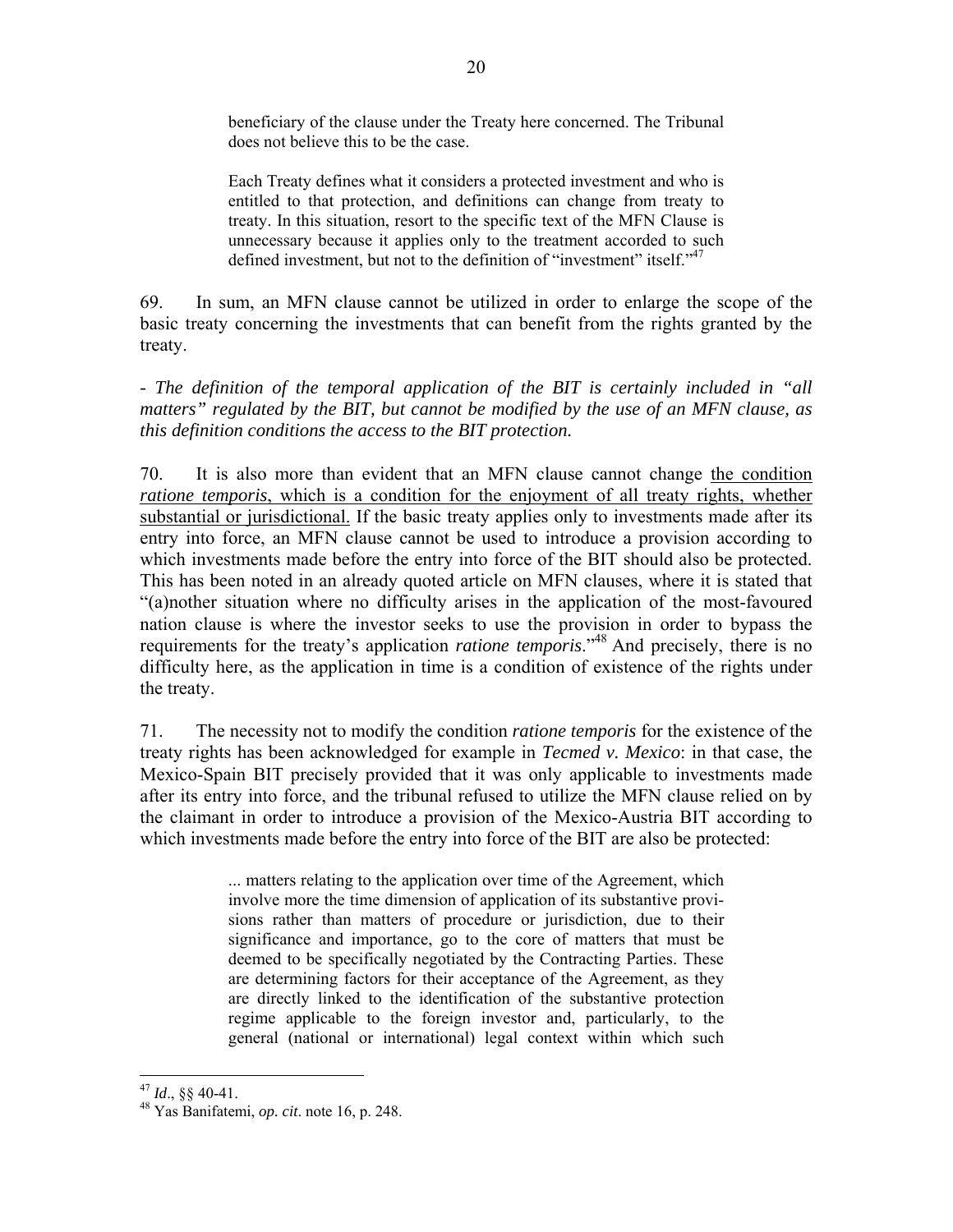regime operates, as well as to *the access of foreign investor to the substantive provisions* of such regime. Their application cannot therefore be impaired by the principle contained in the most favored nation clause.49 (Emphasis added)

72. The solution adopted is entirely coherent with the analysis presented here. I have however developed earlier why I do not think that the argument advanced by the tribunal – the argument that the MFN clause does apply to "the core of matters that must be deemed to be specifically negotiated by the Contracting Parties" – is a sufficiently explanatory analysis. $50$ 

73. In the Argentina/Italy BIT, the *ratione temporis* scope of the existence of the rights granted by the treaty are defined in Article 11 and 12:

#### ARTICLE 11

#### Investments made before the Effective Date of this Agreement

This Agreement shall also apply to investments made before the effective date of this Agreement by investors of one Contracting Party in the territory of the other Party and recorded by the latter as a foreign investment in accordance with its statutory provisions.

In any case, it shall not apply to disputes pending or settled before it came into force or to any claims pending or arising before such date.

#### ARTICLE 12

#### Effective Date

This Agreement shall enter into force on the date on which the Contracting Parties shall have notified each other that their respective constitutional requirements for the execution of this Agreement have been fulfilled.

74. These articles delimit the temporal scope of existence of the treaty's rights, and as they embody the qualifying conditions for having access to such rights, they cannot be modified by an MFN clause. For example, the treaty could not apply to a pending dispute, if such a possibility would exist in another BIT entered into by Argentina.

75. In conclusion, an MFN clause cannot be utilized in order to enlarge the scope of the basic treaty concerning the existence *ratione temporis* of the rights granted by the treaty.

<sup>&</sup>lt;sup>49</sup> *Tecmed, op. cit.* note 13, § 69. Emphasis added.<br><sup>50</sup> The same analysis applicable to the *ratione temporis* condition relating to investments applies of course to the *ratione temporis* condition relating to the coming into force of the treaty itself, although this is not a matter regulated by the treaty, but by general principles of international law. In *MCI v. Ecuador*, the tribunal refused to utilize the MFN clause to set aside the date of the entry into force of the Ecuador-US investment treaty in May 1997, and to import the earlier date of entry into force of the Ecuador-Argentina BIT which was the date of December 1, 1995, *MCI Power Group LC and New Turbine, Inc v. Republic of Ecuador,* ICSID Case No. ARB/03/6, Award of 31 July 2007, §§ 127-128.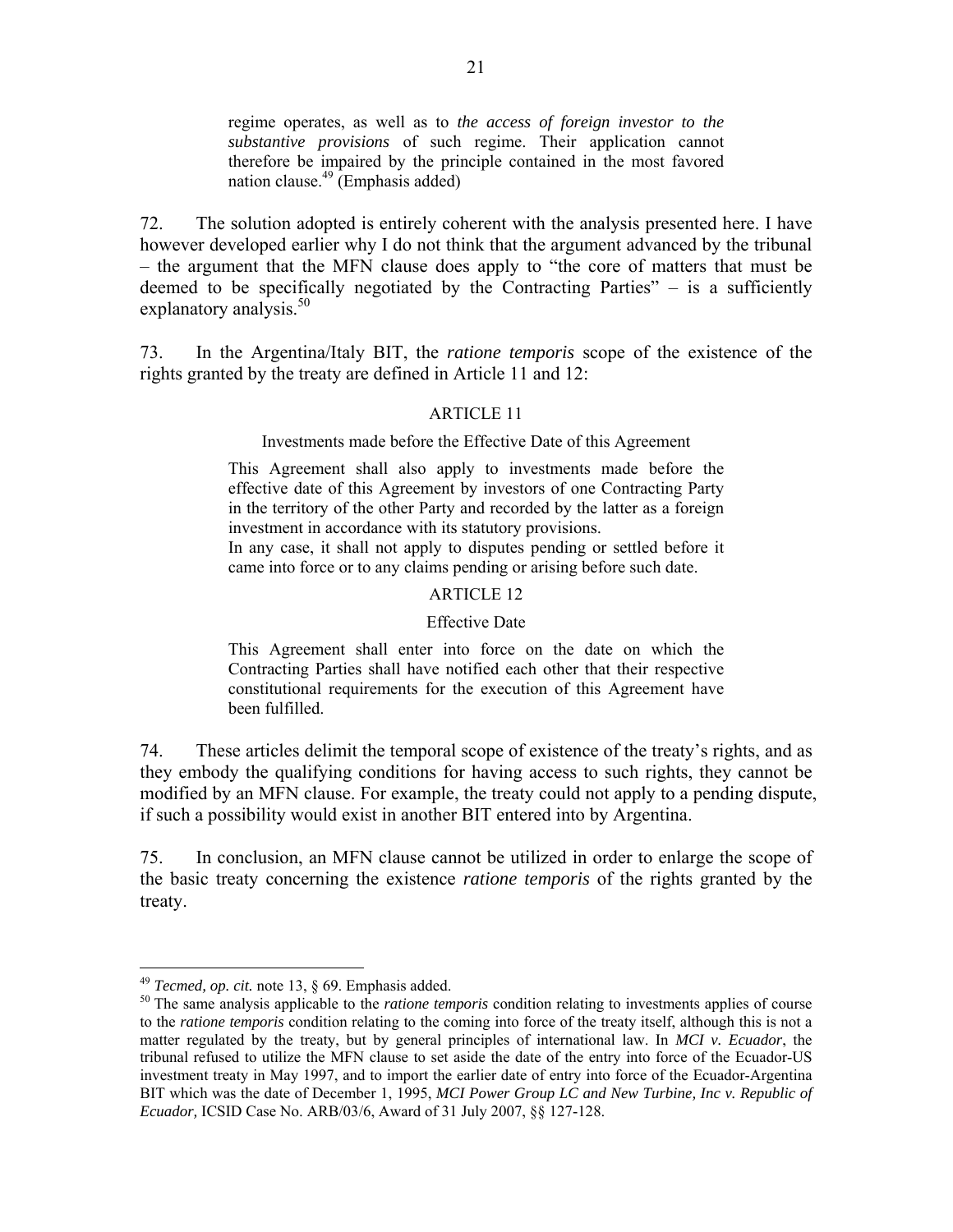76. The fact that the expression "all matters" does not cover really "all" matters, and clearly not the qualifying conditions of access to the substantive rights granted to the foreign investors, has been also acknowledged by the tribunal in *Berschader*, where it stated that "the expression 'all matters covered by the present Treaty' certainly cannot be understood literally."<sup>51</sup>

77. As just presented, it is generally accepted that these conditions *ratione personae*, *ratione materiae* and *ratione temporis*, which undoubtedly are included in "all matters regulated" by the BIT and are conditioning the treatment to be granted to foreign investments under the basic treaty, cannot be modified by the use of an MFN clause. As stated in *Tecmed*, matters relating to "the access of foreign investor to the substantive provisions *…* cannot … be impaired by the principle contained in the most favored nation clause."<sup>52</sup> I consider this approach eminently correct. The same holds true, in my view, for the conditions for the access of foreign investors to the jurisdictional provisions, which cannot either be by-passed by an MFN clause.

# *- The explanatory potential of the distinction as far as jurisdictional rights are concerned*

*- The conditions shaping the State consent to arbitration are certainly included in "all matters" regulated by the BIT, but cannot be modified by the use of an MFN clause, as they condition the access to the BIT arbitration mechanism* 

78. Just as an MFN clause cannot change the conditions *ratione personae*, *ratione materiae*, and *ratione temporis*, as has just been demonstrated, it must be equally true that an MFN clause cannot change the condition *ratione voluntatis*, which is a qualifying condition for the enjoyment of the jurisdictional rights open for the protection of substantial rights.

79. In other words, before a provision relating to the dispute settlement mechanism can be imported into the basic treaty, the right to international arbitration – here ICSID arbitration – has to be capable of coming into existence for the foreign investor under the basic treaty, in other words the existence of this right is conditioned on the fulfillment of all the necessary conditions for such jurisdiction, the conditions *ratione personae*, *ratione materiae*, and *ratione temporis* as well as a supplementary condition relating to the scope of the State's consent to such jurisdiction, the condition *ratione voluntatis*.

80. As long as the qualifying conditions expressed by the State in order to give its consent are not fulfilled, there is no consent, in other words no access of the foreign investor to the jurisdictional treatment granted by ICSID arbitration. An MFN clause cannot enlarge the scope of the basic treaty's right to international arbitration, it cannot be used to grant access to international arbitration when this is not possible under the conditions provided for in the basic treaty.

<sup>51</sup> *Berschader*, *op. cit*. note 39, § 192. See also § 184. 52 *Tecmed*, *op. cit*. note 13, § 69.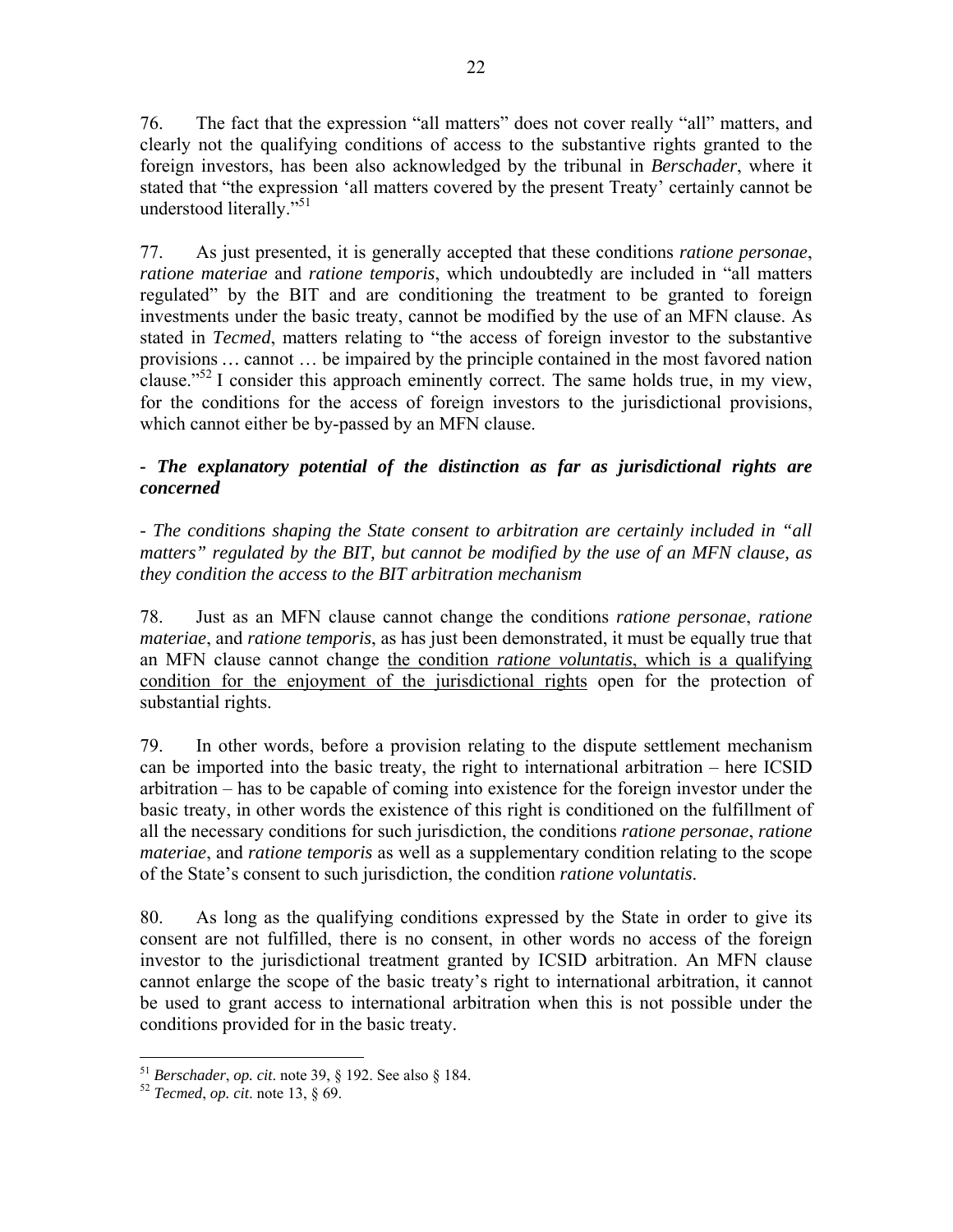81. If the qualifying conditions of access to a right could be modified this would completely change the scope of the BIT. As explained in the Draft Articles on Most-Favoured-Nation Clauses of 1978:

> The effect of the most-favoured-nation process is, by means of the provisions of one treaty, to attract those of another. Unless this process is strictly confined to cases where there is a substantial identity between the subject matter of the two sets of clauses concerned, the result in a number of cases may be to impose upon the granting State obligations it never contemplated. Thus the rule follows clearly from the general principles of treaty interpretation. States cannot be regarded as being bound beyond the obligations they have undertaken.<sup>53</sup>

- *Are all conditions shaping the State's consent to be treated in the same manner or is there a distinction to be made between conditions of admissibility and conditions of jurisdiction?*

82. A delicate question needs however to be raised here, *i.e.* whether a distinction should be made between the different conditions shaping the State's consent to international arbitration. This raises the issue of a possible distinction between conditions of admissibility and conditions of jurisdiction.

83. There appears to be no legal reason to treat differently these two types of requirements that condition the State's consent.<sup>54</sup> On this issue, I am in agreement with my co-arbitrator Charles Brower, who explained in his Separate opinion in *Renta 4*, that " … there is no reason to differentiate between admissibility-related aspects of accessing investor-State arbitration and matters of jurisdiction …"<sup>55</sup>

84. This position has already been adopted by several ICSID tribunals, in the general context of the exercise of their *compétence-compétence*. 56 For example in *Enron*, the tribunal declared:

<sup>1</sup> 53 Draft Articles on Most-Favoured-Nation Clauses with commentaries, 1978*, ILC Report* Vol. II, Part 2, A/CN/4/SER.A/1978/Add.1 (Part 2), p. 30.

<sup>&</sup>lt;sup>54</sup> This has been confirmed less than a month ago by the ICJ in the case concerning *Application of the International Convention on the Elimination of All Forms of Racial Discrimination* (Georgia *v.* Russian Federation), Judgment of 1 April 2011. The Court had to interpret Article 22 of the the International Convention on the Elimination of All Forms of Racial Discrimination ("CERD") of 21 December 1965, which reads : "Any dispute between two or more States Parties with respect to the interpretation or application of this Convention, which is not settled by negotiation or by the procedures expressly provided for in this Convention, shall, at the request of any of the parties to the dispute, be referred to the International Court of Justice for decision, unless the disputants agree to another mode of settlement." The Court considered that the terms of Article 22 "establish preconditions before the seisin of the Court." § 141.<br><sup>55</sup> Separate opinion in *Renta 4, op. cit.* note 21, § 10.<br><sup>56</sup> As well as by legal doctrine. See for example

OF INVESTMENT TREATIES, The Hague, Kluwer, 2009, pp. 220-221: "IIA tribunals have consistently applied MFN clauses to allow investors to avoid requirements that disputes be submitted to local courts before resorting to arbitration. On the other hand, to date, all tribunals except one have rejected the use of an MFN clause in a basic treaty to confer greater subject matter jurisdiction provided for in a third-party treaty." … It might be suggested that the conflicting approaches of tribunals to the application of MFN clauses can be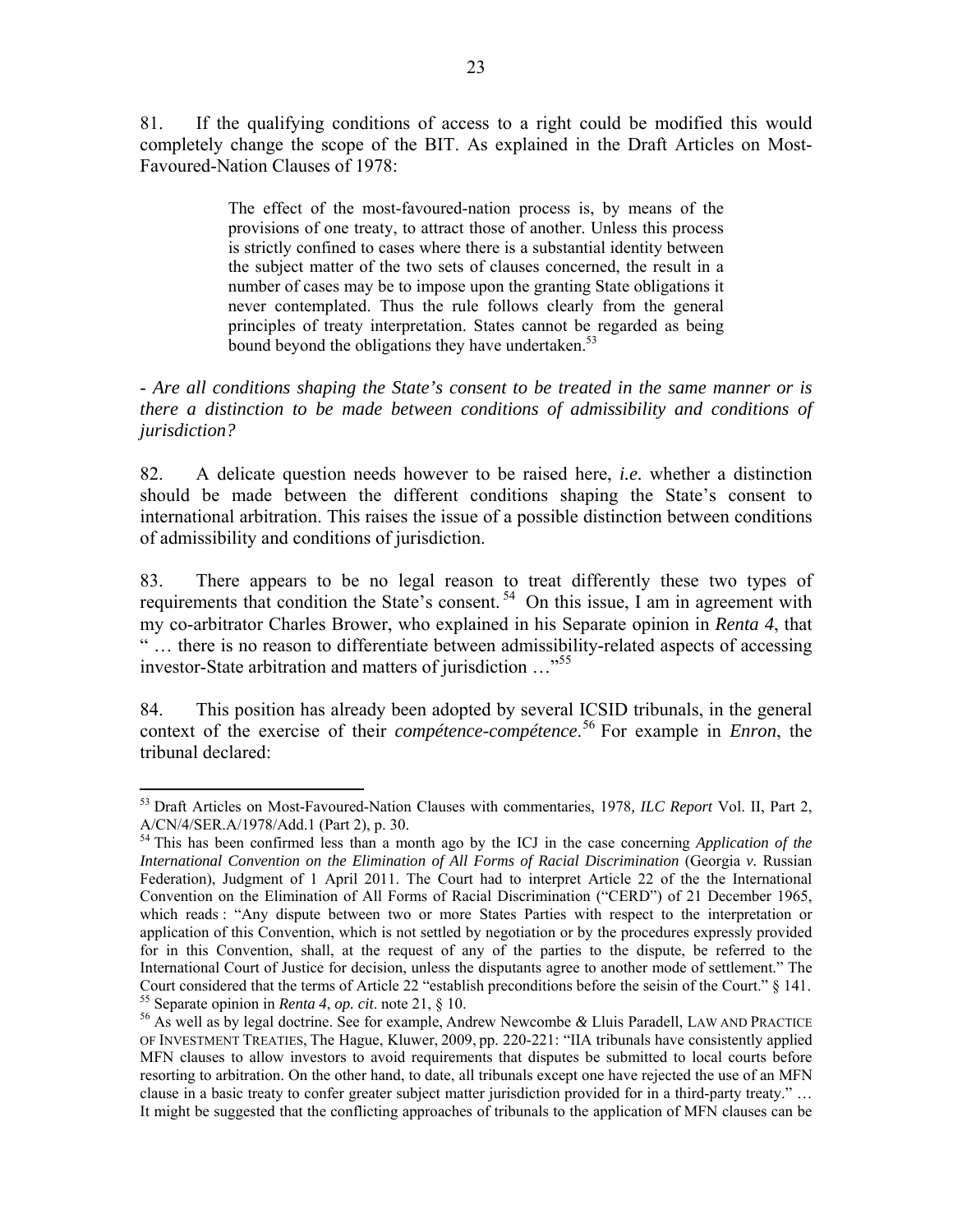The Tribunal wishes to note in this matter, however, that the conclusion reached is not because the six-month negotiation period could be a procedural and not a jurisdictional requirement as has been argued by the Claimants and affirmed by other tribunals. Such requirement is in the view of the Tribunal *very much a jurisdictional one*. A failure to comply with that requirement would result in a determination of lack of jurisdiction.  $57$ 

85. In the same manner, the tribunal in *Burlington* was very clear in its analysis of a 6 months negotiation requirement, which was considered as a jurisdictional requirement:

> … by imposing upon investors an obligation to voice their disagreement at least six months prior to the submission of an investment dispute to arbitration, the Treaty effectively accords host States the right to be informed about the dispute at least six months before it is submitted to arbitration. The purpose of this right is to grant the host State an *opportunity* to redress the problem before the investor submits the dispute to arbitration. In this case, Claimant has deprived the host State of that opportunity. That suffices to defeat jurisdiction.<sup>58</sup>

86. The same approach has been followed in cases implying the consequences of an MFN clause, like for example in *Telefónica*:

> In this respect, the Tribunal notes that this requirement, or precondition, is best qualified as a temporary bar to the initiation of arbitration. The objection is therefore technically an exception of inadmissibility raised by Argentina against the Claimant for not having complied with the requirement. The Tribunal notes that the inadmissibility of the claim would result in the Tribunal's temporary *lack of jurisdiction ...*<sup>59</sup>

87. And the same analysis again was performed in *Wintershall*:

And the eighteen-month requirement of a proceeding before local courts (stipulated in Article 10(2)) is an essential preliminary step to the

explained by the distinction between questions of admissibility and jurisdiction … Although this argument is appealing on its surface, there would not appear to be a principled basis upon which to decide that an MFN clause applies to issues of admissibility but not jurisdiction. Further, from a practical standpoint, the distinction between admissibility and jurisdiction is very difficult to apply. Indeed, the *Maffezini* tribunal stated that failure to comply with the local remedies requirement, if applicable, would mean that the tribunal lacked jurisdiction.", p. 216.

<sup>57</sup> *Enron Corporation and Ponderosa Assets, L.P. v. Argentine Republic*, ICSID Case No. ARB/01/3, Decision on Jurisdiction, 14 January 2004, § 88. Emphasis added.

<sup>58</sup> *Burlington Resources Inc. v. Republic of Ecuador,* ICSID Case No. ARB/08/5, Decision on Jurisdiction, 2 June 2010, § 315. Emphasis in the original. See also, *Murphy v. Ecuador*, where the tribunal considered that the waiting period was a jurisdictional requirement, and that the non respect of such waiting period had as its consequence the lack of jurisdiction of the tribunal, *Murphy Exploration and Production Company International c. Ecuador,* ICSID case No. ARB/08/4, Decision on Jurisdiction, 15 December 2010, §§ 140- 157.

<sup>59</sup> *Telefónica, op. cit.* note 40, § 93. Emphasis added. Footnote omitted.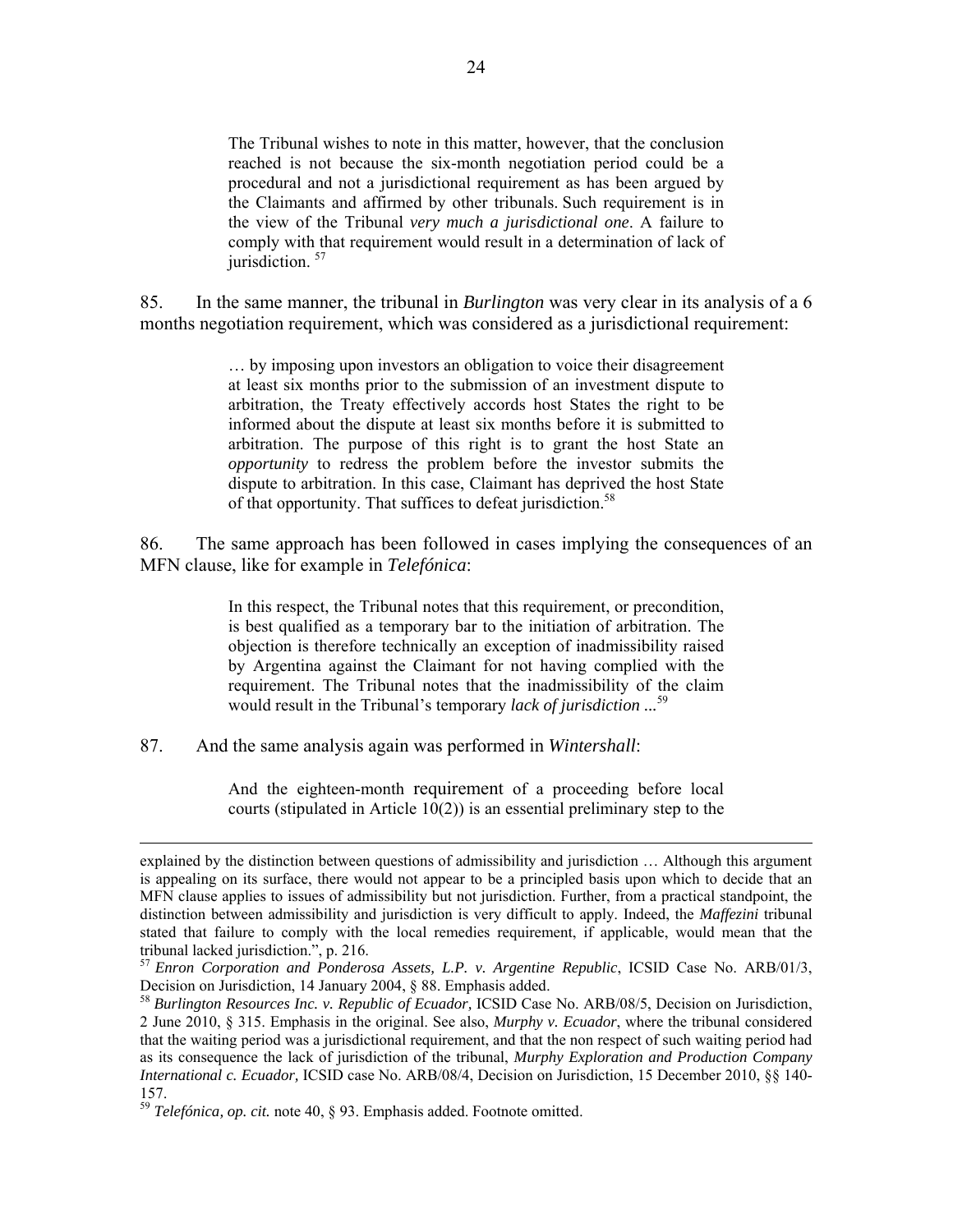institution of ICSID Arbitration, under the Argentina-Germany BIT; it constitutes an integral part of the "standing offer" ("consent") of the Host State, which must be accepted on the same terms by every individual investor who seeks recourse (ultimately) to ICSID arbitration for resolving its dispute with the Host State under the concerned BIT.

...

The requirement of recourse to local courts for an eighteen-month period in Article 10(2) is *fundamentally a jurisdictional clause*, not a mere procedural provision.<sup>60</sup>

88. If therefore all conditions shaping the State's consent are considered jurisdictional prerequisites to the existence of a right to international arbitration, it follows that an MFN clause will never be able to change the parameters of such consent to a mechanism of international arbitration. All the conditions – whether a waiting period or a condition of exhaustion of local remedies, whether a restriction of consent to a certain type of arbitration, whether a restriction on the scope of the arbitration – are jurisdictional conditions to the State's consent to arbitration, that cannot be displaced by an MFN clause.

*- The fact that the MFN clause does not allow to change the conditions for the State's consent given in the basic treaty is in coherence with the importance of the consent of the State in international arbitration* 

89. The conclusion reached is reinforced by some more general considerations relating to the States' consent to international arbitration. The inapplicability of MFN clauses to dispute settlement mechanisms is the more so warranted that "consent is the cornerstone of ICSID arbitration." Indeed, the analysis based on a distinction between the granted rights and the qualifying conditions for access to these rights, which leads to the unavoidable conclusion that the MFN clause cannot modify the conditions put by a State for granting to foreign investors access to ICSID arbitration, is considerably reinforced, as far as the condition *ratione voluntatis* is concerned, by the importance of the State's consent to international arbitration.

90. It should be kept in mind that if an MFN clause is used to import a dispute settlement procedure from a third party treaty into the basic treaty, it appears as a means of establishing jurisdiction for an arbitral tribunal where jurisdiction could not otherwise be established under the basic treaty.

91. This importance of the State's consent has been underscored in numerous decisions of international jurisdictions, among which the PCIJ and the  $ICJ<sup>61</sup>$  It is worth

 $60$  Wintershall, op. cit. note 9, § 160 and § 172. Emphasis added.

<sup>&</sup>lt;sup>61</sup> Status of Eastern Carelia case, (1923), PCIJ, Series B, No. 5, p. 27; Ambatielos Case (Greece v. United Kingdom), Merits: Obligation to Arbitrate, Judgment of May 19, 1953, *ICJ Reports*, 1953; *Ambatielos I"*, Dissenting Opinion by Sir Arnold McNair, President, and Judges Basdevant, Klaestad and Read, *ICJ Reports,* 1953, p. 33, where reference is made to the *Phosphates in Morocco* case (Italy v. France).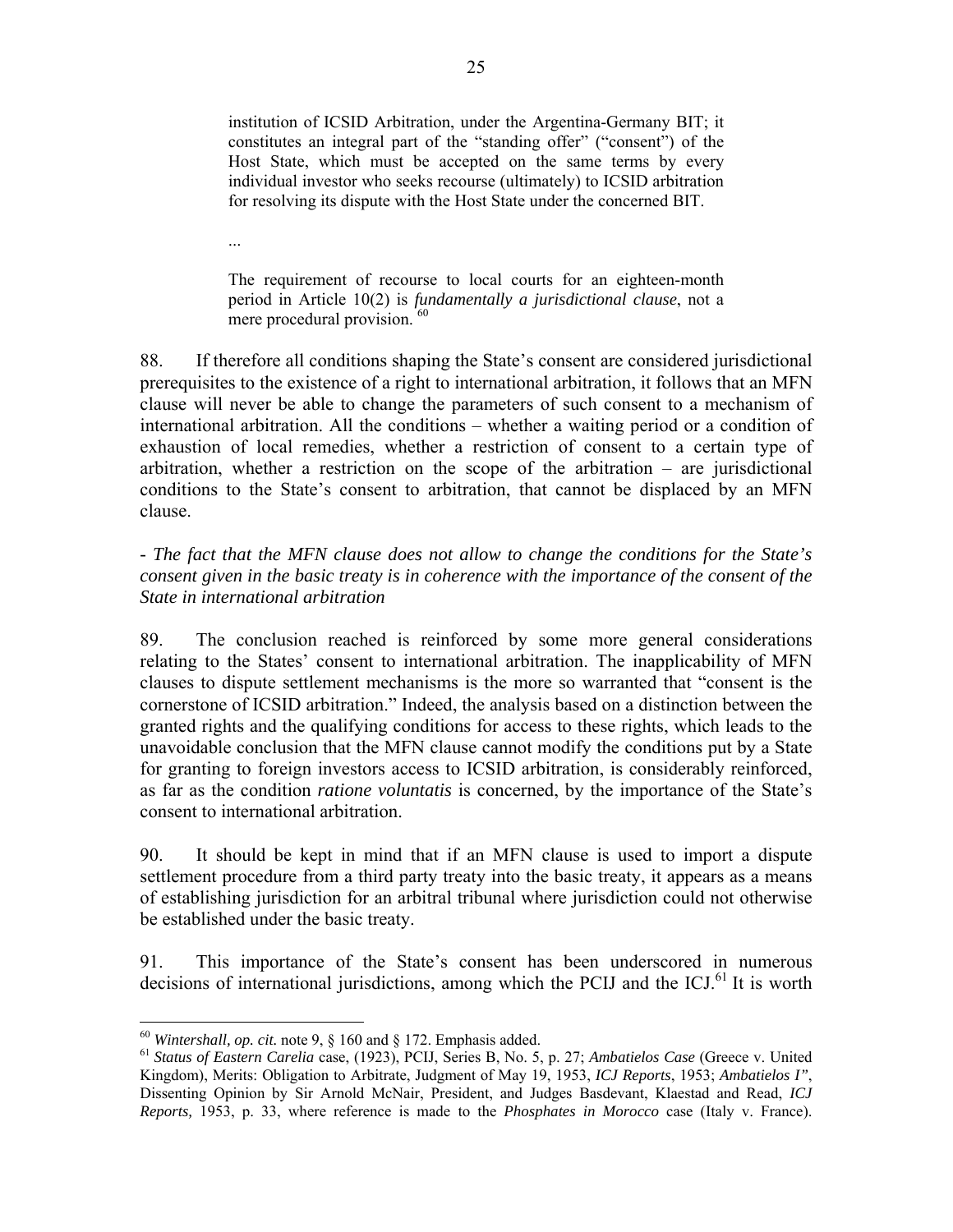quoting what the ICJ has to say on the fundamental principle of consent in the *Armed Activities* case:

[The Court's] jurisdiction is based on the consent of the parties and is confined to the extent accepted by them . . . When that consent is expressed in a compromissory clause in an international agreement, *any conditions to which such consent is subject must be regarded as constituting the limits thereon*."62

92. The same can be said concerning the conditions to which a unilateral offer in an international agreement is subject, which are consubstantial with that consent and cannot be distinguished from it.

93. The importance of consent has always been stressed in international arbitration cases and especially in ICSID cases. *Plama*, of course, has laid a great emphasis on the necessity of a clear an unambiguous consent:

> In the view of the Tribunal, the following consideration is equally, if not more, important. ... Nowadays, arbitration is the generally accepted avenue for resolving disputes between investors and states. Yet, that phenomenon does not take away *the basic prerequisite for arbitration: an agreement of the parties to arbitrate.* It is a well-established principle, both in domestic and international law, that *such an agreement should be clear and unambiguous*. In the framework of a BIT, the agreement to arbitrate is arrived at by the consent to arbitration that a state gives in advance in respect of investment disputes falling under the BIT, and the acceptance thereof by an investor if the latter so desires.

> Doubts as to the parties' clear and unambiguous intention can arise if the agreement to arbitrate is to be reached by incorporation by reference<sup>63</sup>

94. *Plama* has been criticized for having allegedly adopted a restrictive interpretation of the State's consent, because it stated that such consent should be "clear and unambiguous", and that an MFN clause can only apply to dispute settlement mechanism if this provision "leaves no doubt" that the parties to the BIT so intended. It might well be that the formula was somewhat overstated and that it could give rise to such criticism, as was done for example by the tribunal in *Berschader*:

> The *Plama* tribunal states that an arbitration clause in a BIT is an agreement to arbitrate, and such agreements should be clear and unambiguous. If this means that generally speaking, arbitration

Emphasis added. In the *Phosphates in Morocco* (Italy v. France), 1938, the PCIJ observed that it was advisable in case of doubt, to give a restrictive interpretation of a clause in a treaty because such a clause "must on no account be interpreted in such a way as to exceed the intention of the States that subscribed to it", *PCIJ Reports*, Ser. A/B No. 74, 1938, p. 14. See also, *Armed Activities on the Territory of the Congo (New Application: 2002) (*Democratic Republic of the Congo v. Rwanda*), Jurisdiction and Admissibility,*  Judgment of 3 February 2006, *I.C.J. Reports* 2006.<br><sup>62</sup> *Ibid.* § 88. Emphasis added. <sup>63</sup> *Plama, op. cit.* note 8, §§ 198-199. Emphasis added.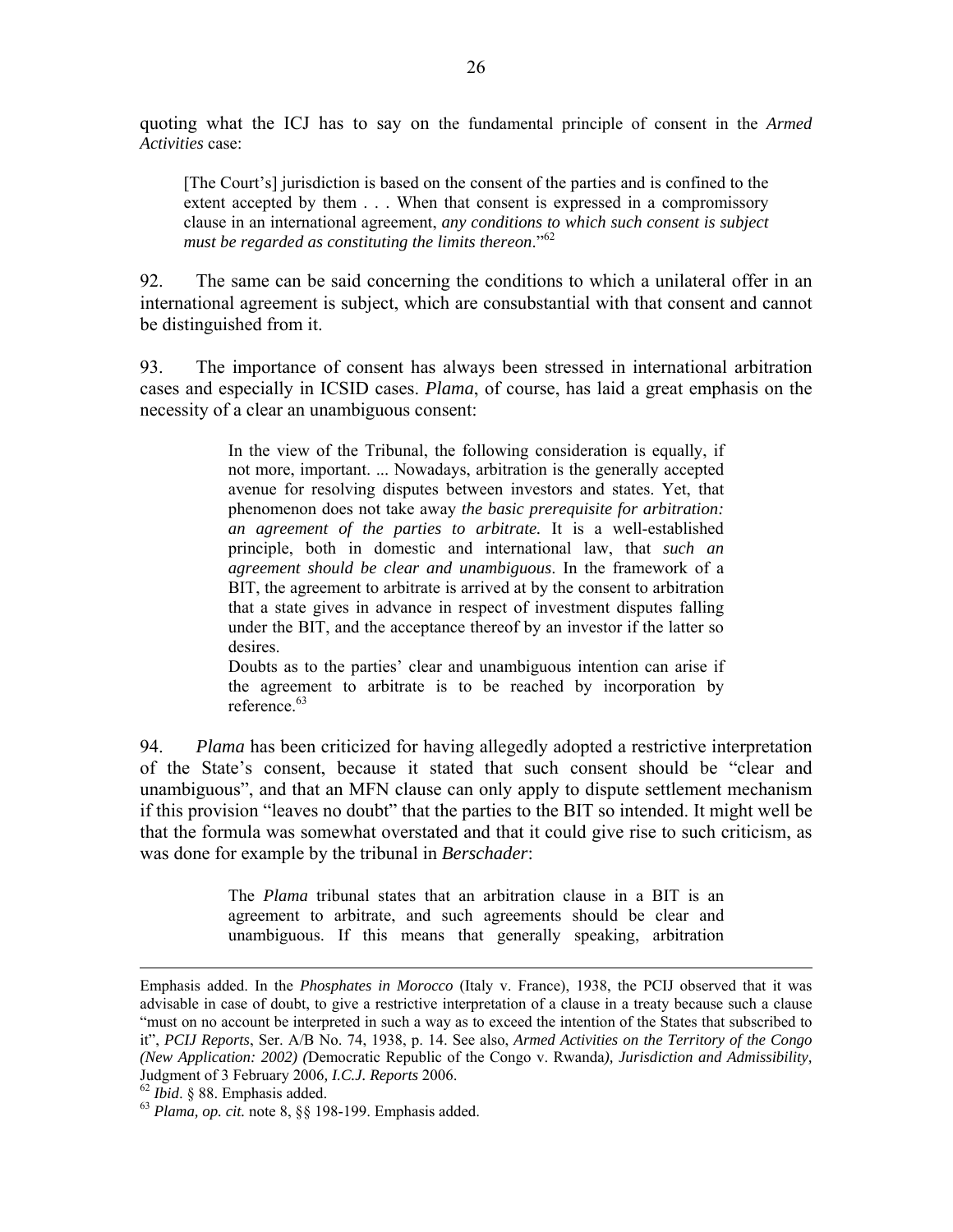agreements should be construed in a manner which is different in principle from that applied to the construction of other agreements, this tribunal finds it doubtful whether such principle can be said to exist.  $64$ 

95. However, it is one thing to use a restrictive interpretation to find a consent, which is certainly not warranted and which, in my view, the *Plama* tribunal does not seem to have done<sup>65</sup>, and a different thing to consider that any given consent to arbitration must be clear and certain, which cannot be contested. <sup>66</sup> Who would argue that an uncertain and ambiguous consent to arbitration is sufficient to confer jurisdiction to an arbitral tribunal?

96. The decision in *Wintershall* has insisted again on the idea that the State must have given its consent and that this consent is a condition for the access to international arbitration:

> In the present case, therefore the BIT between Argentine/and Germany is a treaty undoubtedly providing for a right of access to international arbitration (ICSID) for foreign investors, who are German nationals – but this right of access to ICSID arbitration is not provided for unreservedly, but upon condition of first approaching competent Courts in Argentina … a local-remedies rule may be lawfully provided for in the BIT – under the first part of Article 26; once so provided, as in Article 10(2), *it becomes a condition of Argentina's "consent" – which*  is, in effect, Argentina's "offer" to arbitrate disputes under the BIT, but *only upon acceptance and compliance by an investor of the provisions inter alia of Article 10(2)*; an investor (like the Claimant) can accept the "offer" only as so conditioned. $67$

97. In our case, it seems evident to me that there is NO UNCONDITIONAL OFFER TO ARBITRATE given by Argentina to the Italian investors – and reciprocally by Italy to the Argentine investors – in the Argentina/Italy BIT, there is only an offer to arbitrate under a condition, *i.e*. to have first tried to have the case settled in the local courts for 18 months.

98. If the offer to arbitrate under certain conditions, which is already made to a broad category of investors which are not known in advance by the State, could also be

<sup>&</sup>lt;sup>64</sup> *Berschader, op. cit.* note 39, § 177.<br><sup>65</sup> See the case of *Amco*, where the Tribunal noted that: "In the first place, like any other conventions, a convention to arbitrate is not to be construed restrictively, nor, as a matter of fact, broadly or liberally. It is to be construed in a way which leads to find out and to respect the common will of the parties […] Moreover - and this is again a general principle of law – any convention, including conventions to arbitrate, should be construed in good faith, that is to say by taking into account the consequences of their commitments the parties may be considered as having reasonably and legitimately envisaged.", *Amco Asia* 

<sup>&</sup>lt;sup>66</sup> This is very generally accepted. See for example the ICC award in the *SPP* case, which recognized this requirement: "We accept the principle that acceptance of an arbitration clause should be clear and unequivocal." ICC Award No. 3493, 16 February 1983, *Yearbook Com. Arb.* 1984, vol. IX, p. 115. The award was annulled by the French courts, precisely because, on the facts of the case, the consent of Egypt was not clear and unequivocal.

<sup>67</sup> *Wintershall*, *op. cit.* note 9, § 116.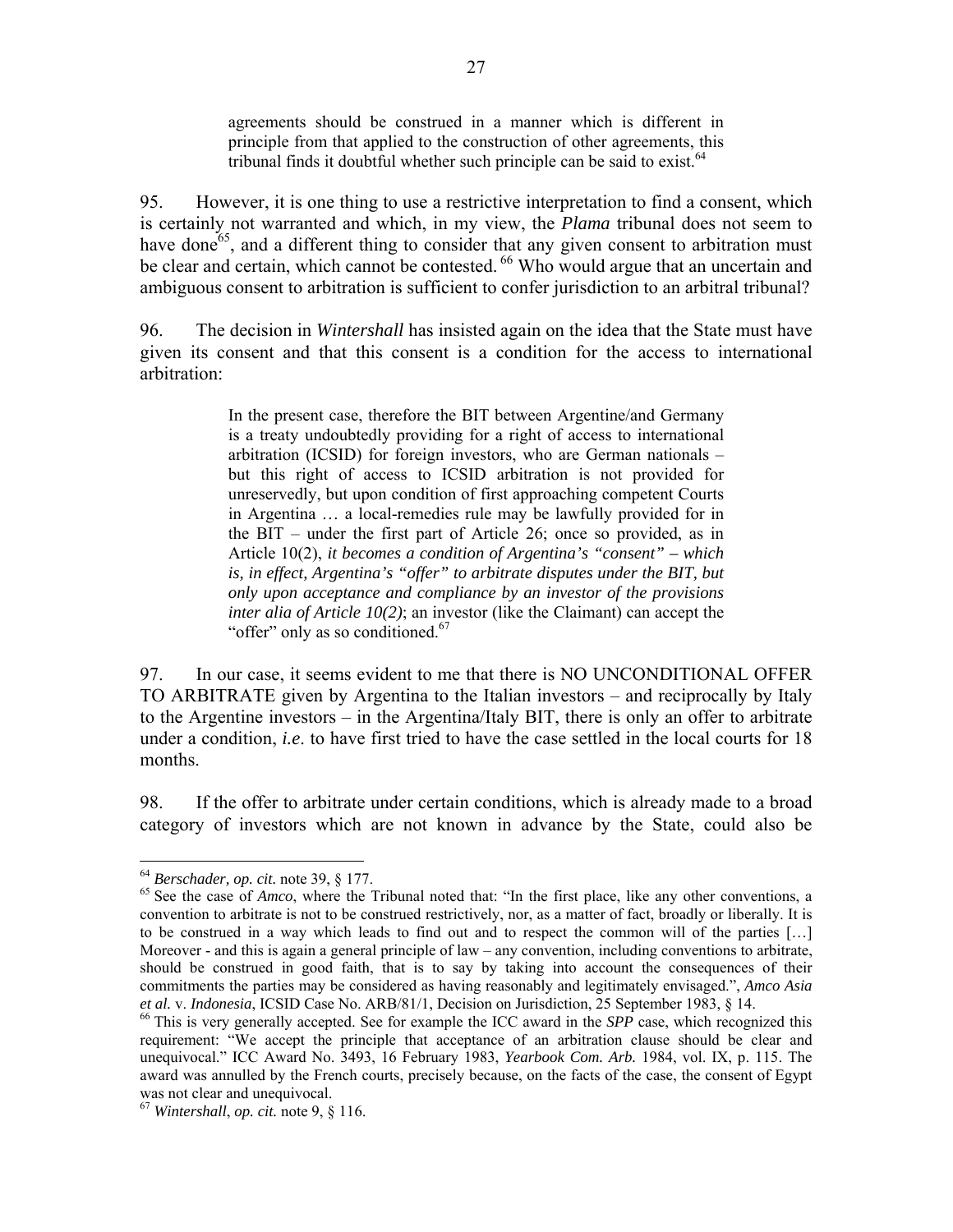modified as far as the conditions shaping such consent are concerned, the "cornerstone of ICSID arbitration" would look as a completely inchoate consent. A consent that is given by a State to a defined but undetermined category of investors, which would moreover also be undefined as far as the conditions under which it is given or its scope are concerned, and would depend on the vagaries of possible other treaties entered into by the State, would not be a clear consent at all, it would be a versatile consent, it could even be said that it would not be a consent at all.

99. Unless specifically stated to the contrary, the qualifying conditions put by the State in order to accept to be sued directly on the international level by foreign investors cannot be displaced by an MFN clause, and a conditional right to ICSID cannot magically be transformed into an unconditional right by the grace of the MFN clause. The access to the right as provided in the basic treaty cannot be modified through an MFN clause. Any other solution comports in my view great dangers.

## **The dangers of the** *Maffezini* **approach which, for some, were recognized in the decision itself**

100. It has to be reminded that in *Maffezini*, the tribunal was conscious of the far reaching consequences of its decision to use the MFN clause to modify the dispute settlement procedures and felt compelled to state that "a distinction has to be made between the legitimate extension of rights and benefits by means of operation of the clause, on the one hand, and disruptive treaty-shopping that would play havoc with the policy objectives of underlying specific treaty provisions, on the other hand.<sup>568</sup> Therefore, the tribunal in trying to keep things under control, added that "there are some important limits that ought to be kept in mind." 69 These limits have been summarized in the following manner:

> As a matter of principle, the beneficiary of the clause should not be able to override public policy considerations that the contracting parties might have envisaged as fundamental conditions for their acceptance of the agreement in question, particularly if the beneficiary is a private investor, as is often the case.<sup>70</sup>

101. Examples of such necessary limits were given in the decision: the consent of the State should not be set aside through the MFN clause: when the State has conditioned its consent on the exhaustion of local remedies; when it is stated in the BIT that once a choice is made between domestic courts and international arbitration this choice is final and irreversible (this is the so-called "fork-in-the-road" provision); when there is a selection of a specific forum like ICSID; or when a reference is made to a highly institutionalized system of arbitration with precise rules of procedures like NAFTA. As can be seen, among the examples of situations where the MFN clause could not been used, the Tribunal gave the rule of exhaustion of local remedies, that in its view could not

<sup>68</sup> *Maffezini*, *op. cit*. note 4, § 63. 69 *Id.*, § 62. 70 *Ibidem.*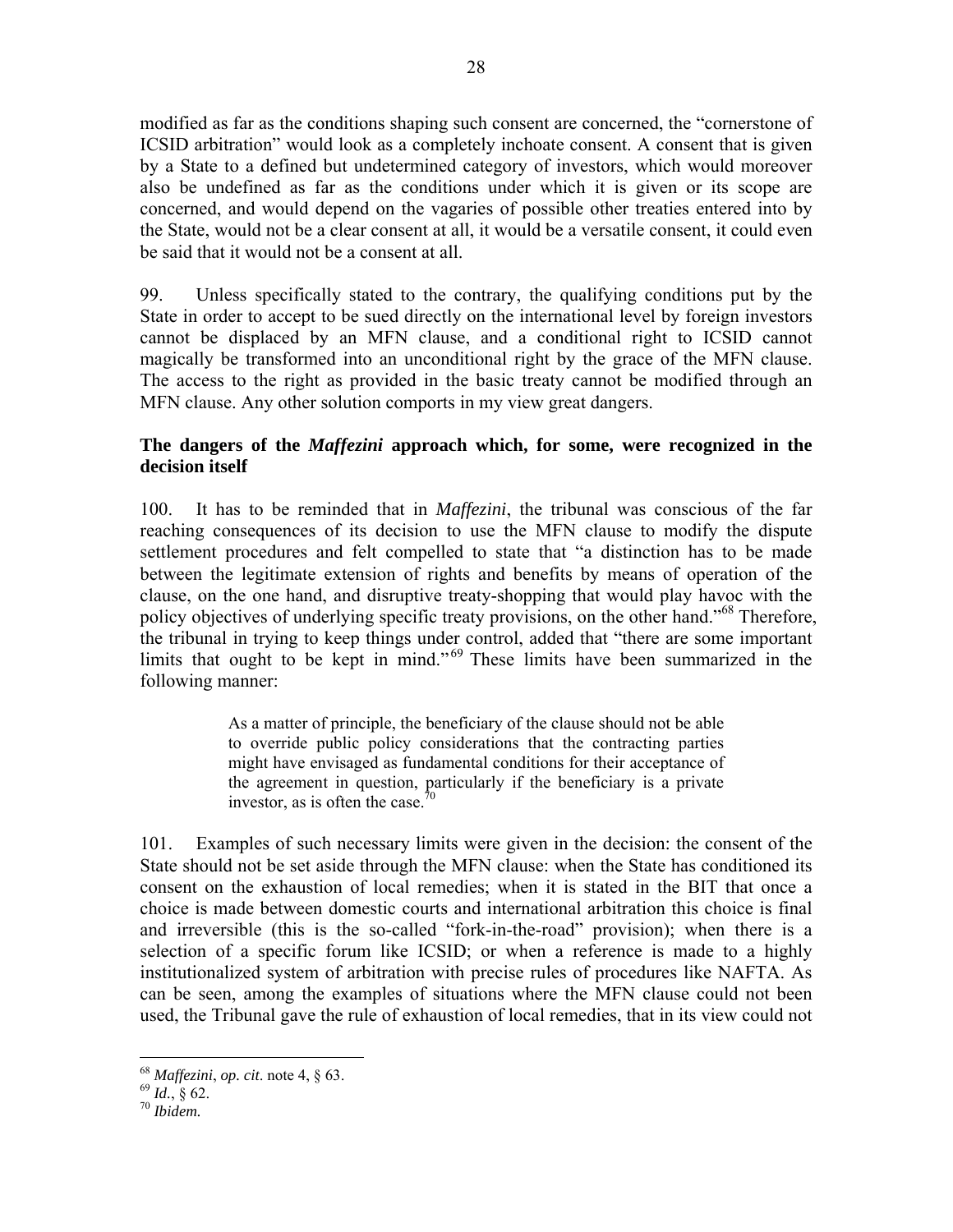be set aside by an MFN clause: " … if one contracting party has conditioned its consent to arbitration on the exhaustion of local remedies, which the ICSID Convention allows, this requirement could not be bypassed by invoking the most favored nation clause in relation to a third-party agreement that does not contain this element.<sup>"71</sup> I must say that I cannot see the *rationale* according to which the condition of exhaustion of local remedies could not be set aside by an MFN clause, but the condition of exhaustion of local remedies only during a certain limited period of time<sup>72</sup> could be set aside, as was decided in *Maffezini*.

102. Another very profound concern raised by the application of the general rule stated in *Maffezini* has already been pointed out in the decision itself, it is the risk of "treaty shopping". Several tribunals have raised that concern. For example, in *Salini v. Jordan,*<sup>73</sup> the tribunal refused to extend the conditions of existence of a right to ICSID arbitration provided for in Article 9 of the 1999 Italy/Jordan  $BIT<sup>74</sup>$  and stated that it "shares the concerns that have been expressed in numerous quarters with regard to the solution adopted in the *Maffezini* case. Its fear is that the precautions taken by authors of the award may in practice prove difficult to apply, thereby adding more uncertainties to the risk of 'treaty shopping'."75

103. There are also some other difficult problems raised, if the holding in *Maffezini* were to be accepted with its exceptions, which were necessary in the view of the tribunal to render the extension of jurisdiction brought about by the MFN clause acceptable.

104. Let us take the example concerning the situation in which it is stated in the basic BIT that once a choice is made between domestic courts and international arbitration this choice is final and irreversible, *i.e.* the situation where a BIT provides for what has become to be known as a "fork-in-the-road" provision. For some unexplained reason, this is said by the tribunal in *Maffezini* to be a situation that cannot be modified by an MFN clause. If we admit this for the sake of reasoning, it is my submission that it would lend to very bizarre conclusions, if we take, for example, the two BITs at stake in our case. The Argentina/Italy BIT provides for a limited recourse to national courts for a period of 18 months before the case can possibly be submitted to arbitration. The Argentina/US BIT on the contrary has a fork-in-the-road provision and therefore does not allow submission

<sup>71</sup> *Maffezini*, *op. cit*. note 4, § 64. 72 Which has been described as "a moderation of the exhaustion of local remedies rule", *Siemens, op. cit.* note 24,  $\S$  51.<br><sup>73</sup> Salini, op. cit. note 7.

<sup>&</sup>lt;sup>74</sup> Article 9 – Settlement of Disputes between Investors and Contracting Parties

<sup>1.</sup> Any disputes which may arise between one of the Contracting Parties and the investors of the other Contracting Party on investments, including disputes relating to the amount of compensation, shall be settled amicably, as far as possible.

<sup>2.</sup> In case the investor and an entity of the Contracting Parties have stipulated an investment Agreement, the procedure foreseen in such investment Agreement shall apply.

<sup>3.</sup> In the event that such dispute cannot be settled amicably within six months from the date of the written application for settlement, the investor in question may submit at his choice the dispute for settlement to: (a) the Contracting Party's court having territorial jurisdiction;

<sup>(</sup>b) to the International Center for the Settlement of Investment Disputes (the Center) … 75 *Salini*, *op. cit.* note 7, § 115.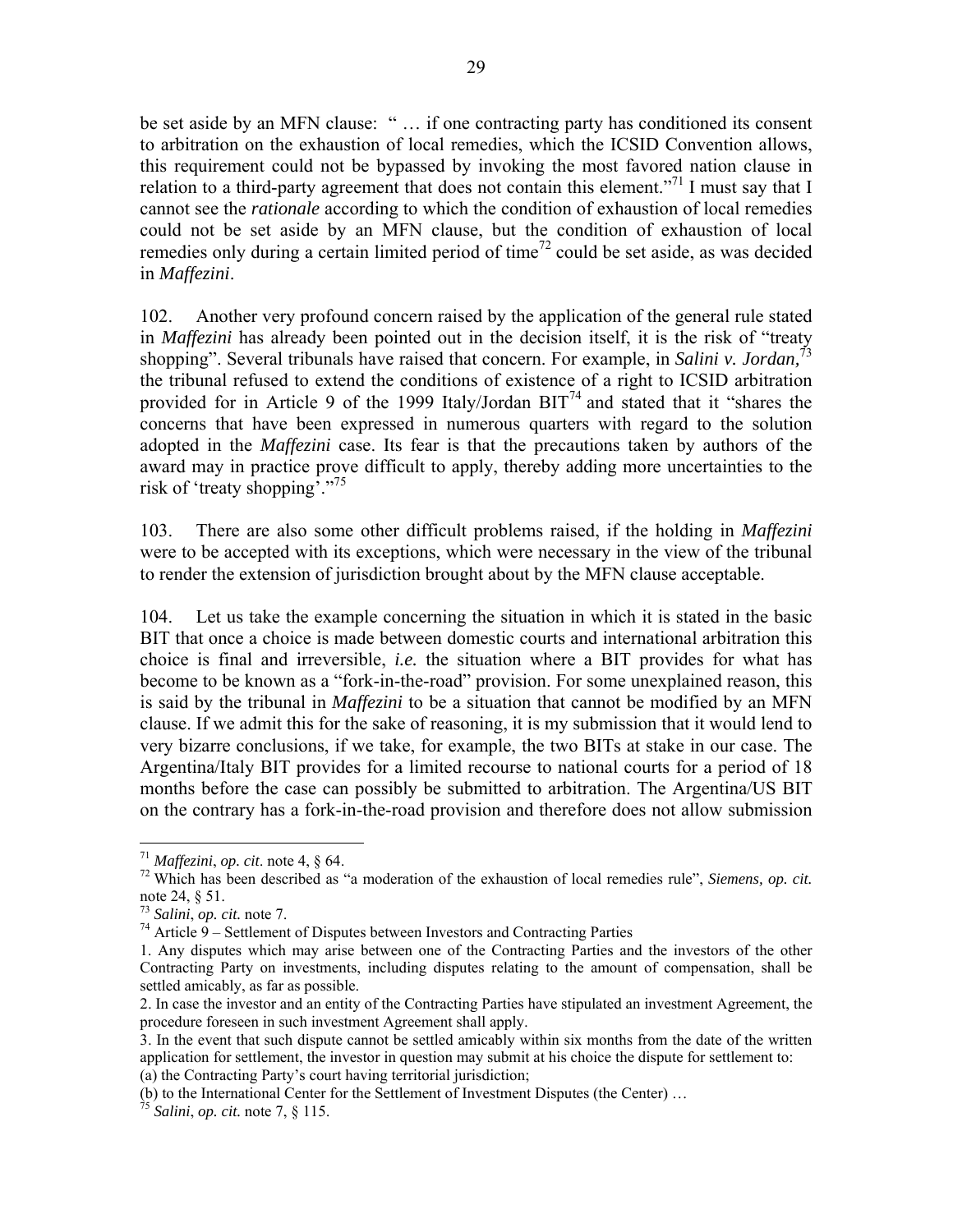of the case to the national courts if the investor wants to submit its case to international arbitration, which he can do on the sole condition that 6 months have elapsed since the date on which the dispute arose. According to *Maffezini*, an investor under the Argentina/Italy BIT could benefit from the direct submission to international arbitration, after 6 months have elapsed since the dispute has arisen, imported from the Argentina/US BIT, while an investor under the Argentina/US BIT, who would have first submitted the case to national courts but still would not want to be prevented to go to international arbitration by the fork-in-the-road provision, could not invoke Article 8 (2) and (3) to deport that provision. I really do not see how this kind of application of the MFN clause, required if we were to follow *Maffezini*, would bring about the intended goal of an MFN clause which is to accord the same treatment to all investors.

105. Another difficult theoretical problem is raised in the *Maffezini* approach by the fact that the MFN clause may be invoked not in the request for arbitration, but much later, often only in the answer to the State's objections to jurisdiction. As the request for arbitration stands for the investor's consent, the reciprocal consents of the State and the investor have created the jurisdictional basis for the tribunal's jurisdiction at that point in time. Is it acceptable that this arbitration agreement is thereafter upset by an arbitration offer in the incorporated BIT under the MFN clause? In other words, the *Maffezini* approach permits, after beginning one arbitration in regard to one offer in one BIT to subsequently change the arbitration agreement, and could even allow an investor after initiating an ICSID arbitration, to "accept" an offer in another BIT for UNCITRAL arbitration ...<sup>76</sup>

106. The problems are even more serious, as it appears that in the trend favorable to the use of MFN clause to expand jurisdiction, the position is not only to import from the third party treaty into the basic treaty the *jurisdictional clause as a whole*, but to import only *such or such aspect of a jurisdictional clause* which appears more favorable, as has been done in the majority Award: in other words there can be a "pick and choose" policy in the implementation of the MFN clause. This aspect has been underlined in an article on MFN clauses, where the author puts forwards the concerns raised by such an approach: "But perhaps the most adventurous and far-reaching aspect of the *Siemens* decision was the tribunal's rejection of Argentina's further argument that, if the claimant was entitled to import the advantageous aspects of the dispute resolution provisions of the Argentina-Chile BIT, then it should also be required to import the disadvantageous aspects of those provisions. These included, in particular, a "fork-in-the-road" provision that was absent

<sup>&</sup>lt;sup>76</sup> Zachary Douglas considered these considerations to be "fatal" to the application of an MFN clause to dispute settlement, *op. cit*. note 6, pp. 11-12: "There is another important consideration that is fatal to such a claim … The claimant must assert a right to more favourable treatment by claiming through the MFN clause in the basic treaty. It can only do so by instituting arbitration proceedings and thus by accepting the terms of the standing offer of arbitration in the basic treaty. At that point an arbitration agreement between the claimant and the host state comes into existence …

Hence there is a logical fallacy underlying the claim under consideration. The claimant can only assert the claim for MFN treatment by entering into an arbitration agreement on the terms offered by the host state in the basic treaty. But it is the terms of that arbitration agreement that the claimant is seeking to displace or modify by asserting the claim."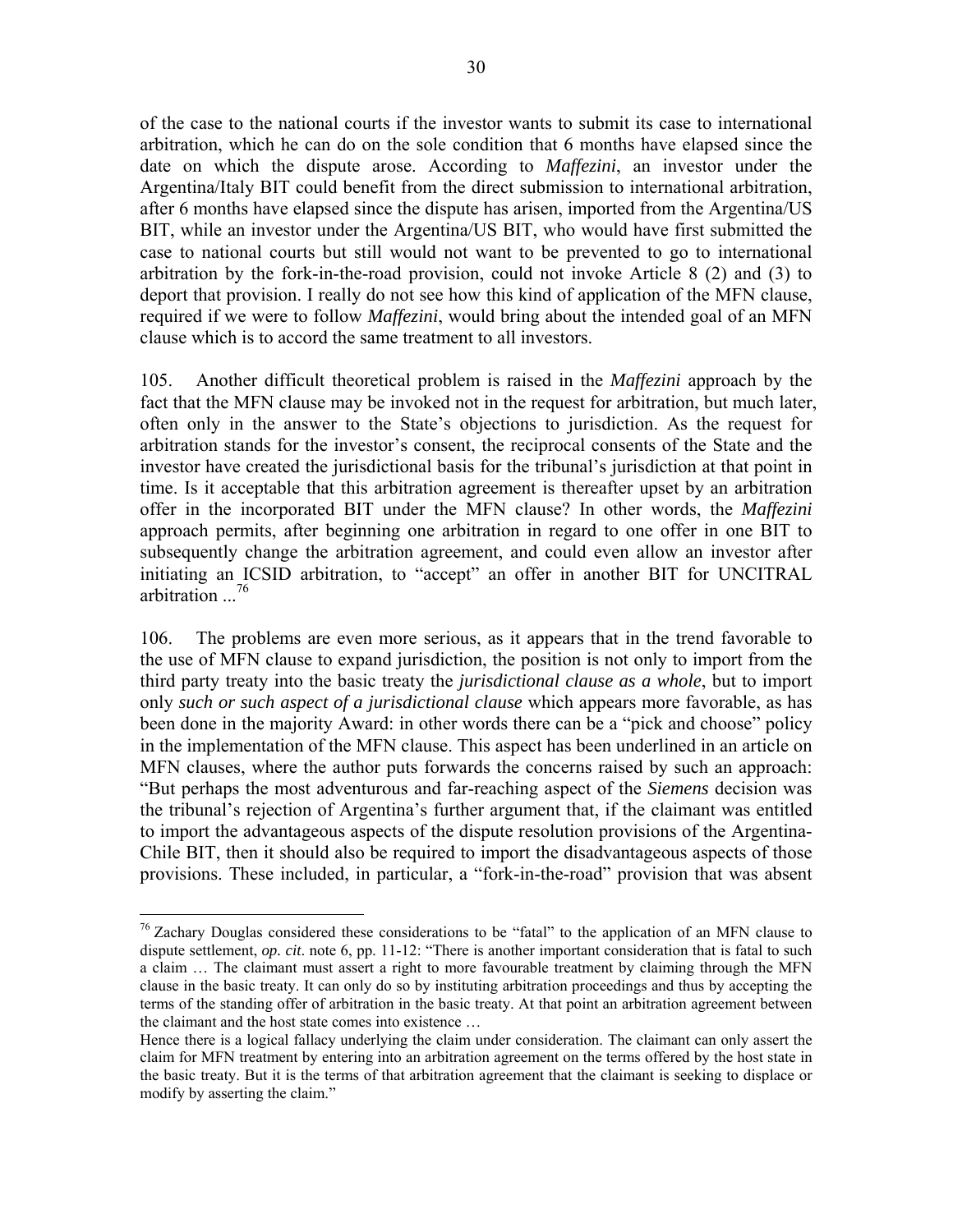from the Argentina-Germany BIT. The tribunal recognised that 'the disadvantages may have been a trade-off for the claimed advantages', but concluded that an MFN clause 'relates only to more favorable treatment'. As a result, the fork-in-the-road provision could not be incorporated by operation of the MFN clause … in allowing claimants this possibility the tribunal opened the door to a potentially infinite variety of dispute resolution permutations and combinations that different investors might rely upon so as best to meet their individual circumstances."<sup>77</sup>

107. It is quite evident that a jurisdictional clause is often a complex arrangement, balancing various requirements. It does not make sense to "de-structure" these jurisdictional clauses, and to "pick-and-choose" just one element that could make sense in the global framework of the third party treaty, but does not have the same meaning in the basic treaty. The dangers of such a situation have been underscored by the legal doctrine:

> … it is essential when applying an MFN clause to be satisfied that the provisions relied upon as constituting more favourable treatment in the other treaty are properly applicable, and will not have the effect of fundamentally subverting the carefully negotiated balance of the BIT in question. It is submitted that this is precisely the effect of the heretical decision of the Tribunal on objections to jurisdiction in *Maffezini v Spain*.

> It is not to be presumed that this can be disrupted by an investor selecting at will from an assorted menu of other options provided in other treaties, negotiated with other State parties and in other circumstances.

108. As aptly pointed by *Plama*, this would create a chaotic situation.<sup>79</sup> I suggest to avoid such a chaotic situation, in endorsing the principle that an MFN clause cannot displace any of the conditions under which a State gives its consent to arbitration to a foreign investor and would therefore endorse the *Plama* proposal, according to which the principle that should be applied to MFN clauses with regard to jurisdictional clauses

> … should instead be a different principle [than in *Maffezini*] with one, single exception: an MFN provision in a basic treaty does not incorporate by reference dispute settlement provisions in whole or in part set forth in another treaty, unless the MFN provision in the basic treaty leaves no doubt that the Contracting Parties intended to incorporate them.<sup>80</sup>

109. In conclusion, for all the reasons stated above, I consider that no separate basis of jurisdiction lying in Article VII of the Argentina/US BIT can be imported through the

…

1

<sup>&</sup>lt;sup>77</sup> Stephen Fietta, Most Favoured Nation Treatment and Dispute Resolution under Bilateral Investment Treaties: a Turning Point?, *Int.A.L.R.*, 2005, pp. 131-138 and also *TDM*, June 2005, Vol. 2 - Issue 3.<br><sup>78</sup> See Campbell McLachlan and *al.*, *op. cit.* note 11, p. 254 and p. 257.<br><sup>79</sup> Plama, *op. cit.* note 8, § 219.<br>